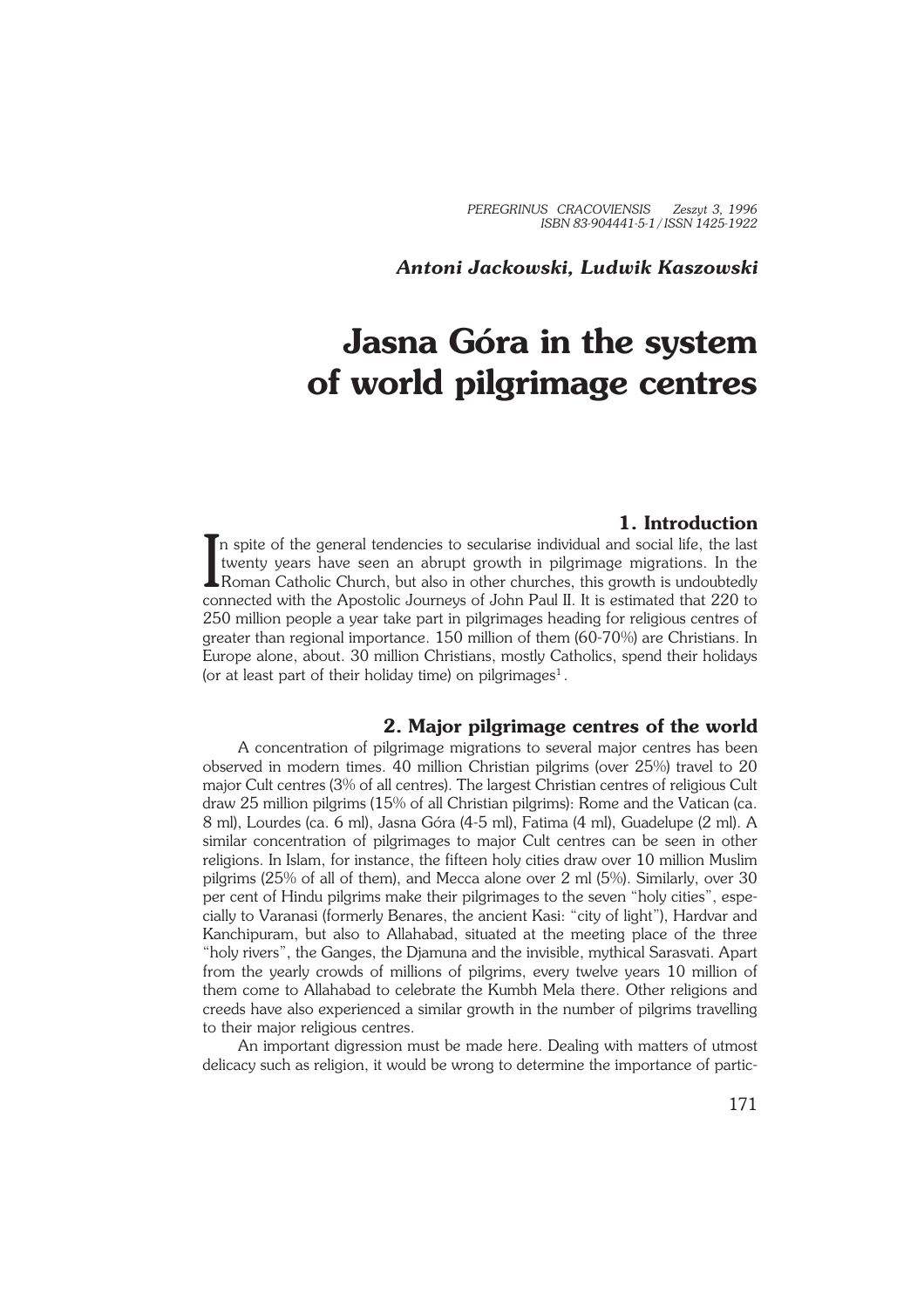ular religious centres only on the basis of numbers of pilgrims visiting them. The popularity of one or another centre is a result of many factors. On the one hand, the numbers may depend on the size of a given religion (world−wide or locally), the geographical location of the sanctuary and its accessibility to various groups of the faithful (e.g. refusing admittance to women or other social groups), but on the other hand, they may be also influenced by the availability of transportation, the wealth of the people, the level of religious awareness, or finally, by pilgrimage traditions. In some cases the growth in pilgrim numbers may have political reasons. Because of a strict monastic rule, the Holy Mount Athos, a major spiritual centre of the Orthodox Church, is visited by no more than 50 thousand pilgrims a year. The remote location of the most important Buddhist centre in Bodh Gaya (India), as well as the poverty of most Buddhists, explain why the shrine receives only 500 thou− sand pilgrims a year. The unstable political situation in the Middle East in recent decades has discouraged many Christian (as well as Muslim) pilgrims from travelling to Jerusalem and other holy cities in the region. Finally, the Orthodox centres of religious Cult in Russia and the Ukraine are a good illustration of the influence that politics may have on the decline of religious practices and pilgrimages. Only in recent years has there been a revival of religious life in the region.

The present paper offers a more detailed analysis of Christian shrines, espe− cially Marian sanctuaries. According to the Holy Father, Marian sanctuaries belong to "the spiritual and cultural heritage of a nation and possess a great power of attraction and influence"<sup>2</sup> . Most Christian pilgrimage centres (80%) are related to the Marian Cult. Without going into details of the complicated history of this Cult, it must be noted that it has been developing since at least the eleventh century, both in the Western and the Eastern Church.

As early as the Middle Ages there existed large pilgrimage centres of the Mar− ian Cult of super−regional influence. For example Walsingham in England (then frequently called the Nazareth of the North), Le−Puy−en−Velay and Rocamadour in France, Montserrat and Saragossa in Spain, Altötting in Germany, Mariazell in Austria, Einsiedeln in Switzerland, Přibram in the Czech Republic and Levoča in Slovakia. Among Polish sanctuaries it was Jasna Góra which gained importance from the end of the fourteenth century to acquire an international role already at the beginning of the fifteenth century.

The Marian Cult was also well developed in the Orthodox Church, particularly in Ruthenia (Rus). In the Marian iconostas the most prominent place was taken by Mary of Vladimir, appreciated for her merits and well known for her numerous graces and miracles. The effigy of the Orant Mary in St. Sophia's Orthodox Church in Kiev as well as the icon of Sleeping Mary in Kiev's Lavra Petcherska Church were zealously worshipped. An important role in the development of the Marian Cult in the eastern part of Poland was played by Poczajów (now in the Ukraine). Outside the area of Ruthenia it is the icon of Mary on the Greek island of Tinos (called "Lourdes of the East") which is also fervently worshipped.

A significant role in the development of the Cult and the pilgrimage migra− tions connected with it was played by the places of Mary's revelations. Of numer−

 $\Box$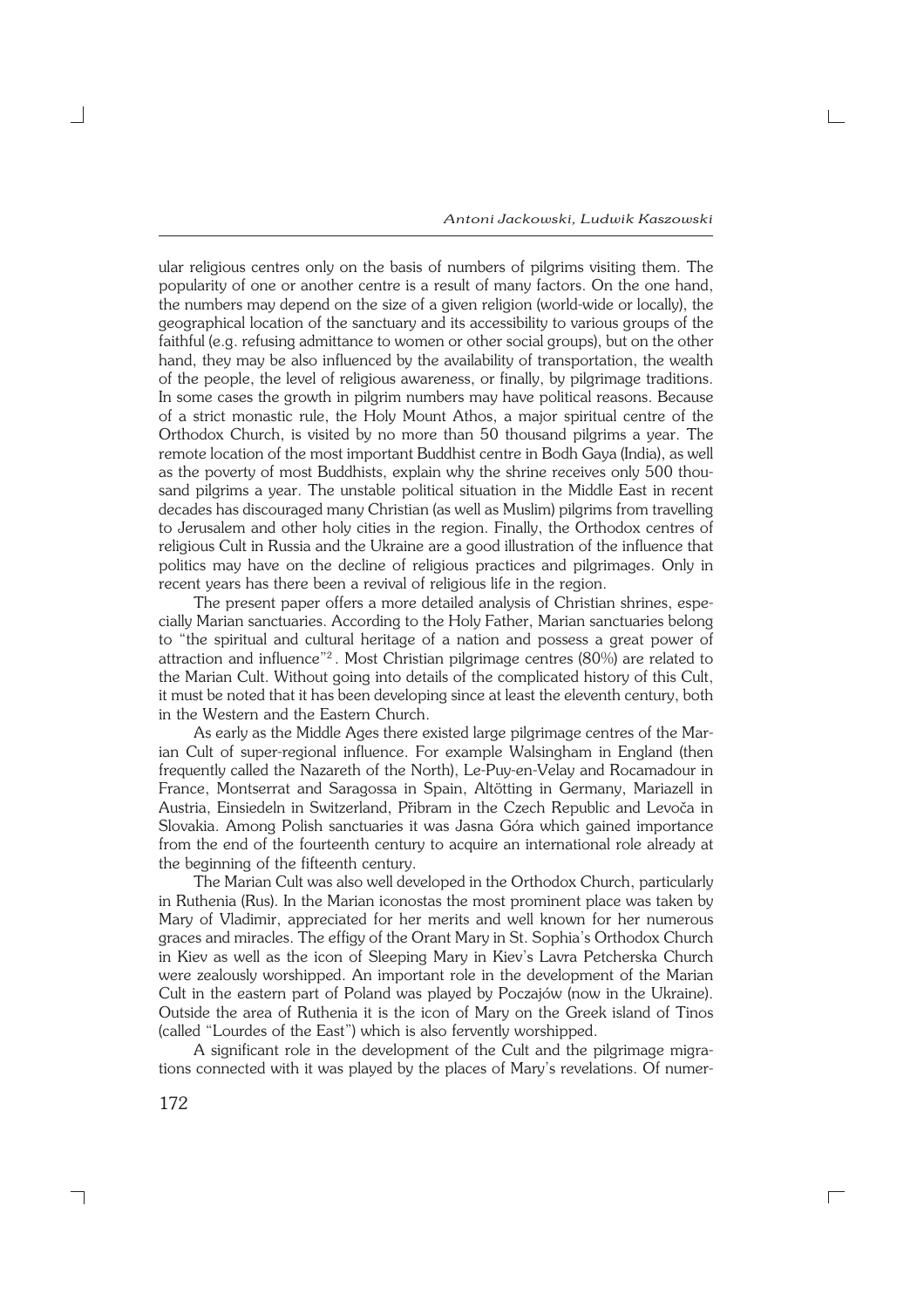Fig. 1 Pilgrimage movement in chosen centres of religious cults in Europe at the beginning of 20th century (in thousands of persons).

ous places where such revelations were noted across the centuries, in contempo− rary Catholicism the most important ones are La Salette (1846), Lourdes (1858) and Fatima (1917). Medjugorje (1981) is also important, although the revelations there have yet not been formally accepted by Church authorities. Outside Europe the biggest centre is Guadelupe in Mexico (Mary's revelations in 1531). In the Orthodox Church there are also many places where either Mary or her miraculous icon are said to have revealed themselves. For example Poczajów, where according to tradition, Mary's icon appeared in 1198 and 1260, or the village of Kolomien− skoye (now a district of Moscow), where the revelation of Mary's miraculous icon took place in 1917. In this context one should realise that Jasna Góra is the biggest Marian centre in the world which is neither in its origin nor its development con− nected with Mary's revelations. The popularity of the Cult of the Black Madonna from Jasna Góra was the result of both the fame of the picture and Mary's role in the history of the Polish nation (particularly in the numerous periods of foreign oppression), and through Poland in the history of Europe.

Lourdes is a specific kind of centre, which, since Mary's revelations in 1858, has changed from a small agricultural town into a specialised religious centre as a result of the development of pilgrimages. The growing religious function has been accompanied by the development of the infrastructure necessary to receive the increasing number of pilgrims. The hotels offer over 18 thousand rooms (one room

┑

173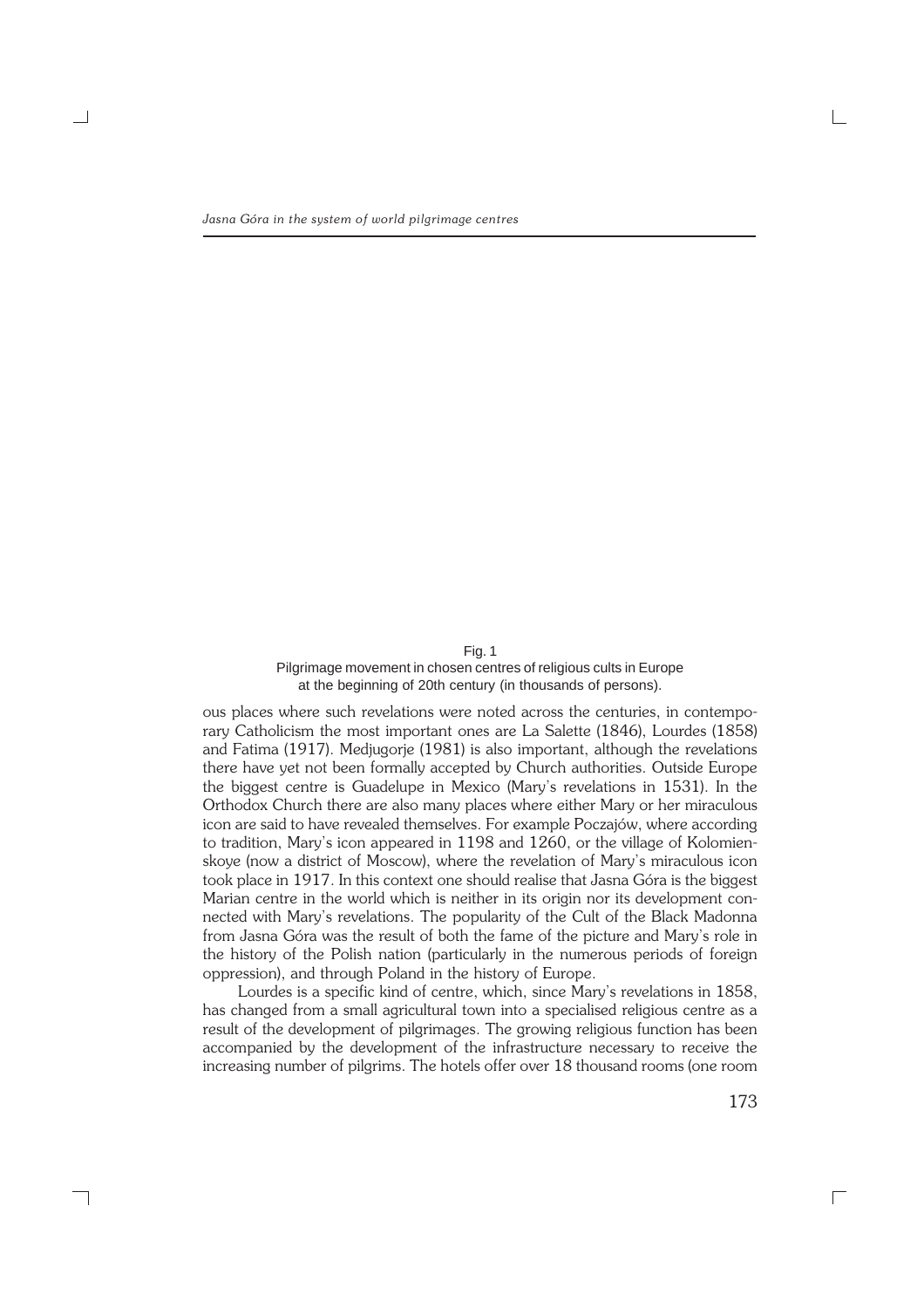per inhabitant!) and nearly 40 thousand beds. Taking into account other places to stay, Lourdes can accommodate approximately 90 thousand people (5000 beds per 1000 inhabitants). Out of 400 businesses, over 85 per cent specialise in reli− gious merchandise. Yearly there are 5−6 million pilgrims coming from over 120 countries. Foreigners come mainly in organised tours (over 60 per cent). The sick are a special group of pilgrims (about 70 thousand people a year), of whom about 60 per cent are foreigners. They come to Lourdes mainly by several hundred spe− cial trains (*"trains blanc"*), which due to a well developed system of side−tracks can be parked there for a number of days. Despite its location away from the European centres, Lourdes is very easily accessible through the well developed railway and road systems as well as its own airport (Tarbes−Ossun−Lourdes) serving 500−800 thausand passengers a year. This makes Lourdes one of France's biggest charter airports (together with Paris and Nice). As a result of all this, Lourdes may be considered a place of functional monoculture connected with the visits of pilgrims and tourists. In the specialised literature Lourdes is also frequently called a "hotel town" (*"ville−d'hotel"*).

The centre, which receives numbers of visitors similar to that of Jasna Góra, is Fatima. Its development is connected with Mary's famous revelations in 1917. It receives around 4 million pilgrims a year. In comparison with Lourdes, Fatima de− veloped at a much slower rate. It began to function as an international centre only in the mid−1960s. This was due its provincial location and very low accessibility to transportation. For several years the political system was also unfavourable to the development of pilgrimages. Now foreigners registered here come form over 100 countries. Pilgrims of Portuguese origin constitute a considerable group among the foreigners. Most of them come on 13 August in connection with the "National Pilgrimage of Portuguese Emigrants." What makes Fatima different from the majority of the major pilgrimage centres of Western Europe is the strong tradition of walking pilgrimages (over 30 thousand people a year). Fatima offers varied accom− modation for nearly 5 thousand people (over 1000 beds for 1000 inhabitants).

Other important Marian centres in Europe (apart from Jasna Góra, which will be discussed later) do not have such a clearly international character, particularly on a world−wide scale. In centres such as Montserrat, Mariazell, Altötting, Kalwaria Zebrzydowska, Einsiedeln, the visiting foreigners are almost exclusively European pilgrims. The situation was a bit different before the war in former Yugoslavia in the case of Medjugorje, where a considerable percentage of pilgrims consisted of emi− grants living in the United States.

Similarly, in the major centres connected with the Passion Cult or the Cult of the Saints, pilgrimage migrations of foreigners are limited to the continent. The exceptions are: the Holy Land with Jerusalem, where the faithful come from all over the world, Christians as well as Jews and Muslims, and Rome with the Vatican (the tombs of the Apostles Peter and Paul, the seat of the Holy Father). In the past few years there has been a noticeable increase in pilgrimages to the tomb of St. James the Greater in Santiago de Compostela. There are attempts to revive the medieval "trails of St. James." One can also observe a growing interest in pilgrim−

 $\Box$ 

174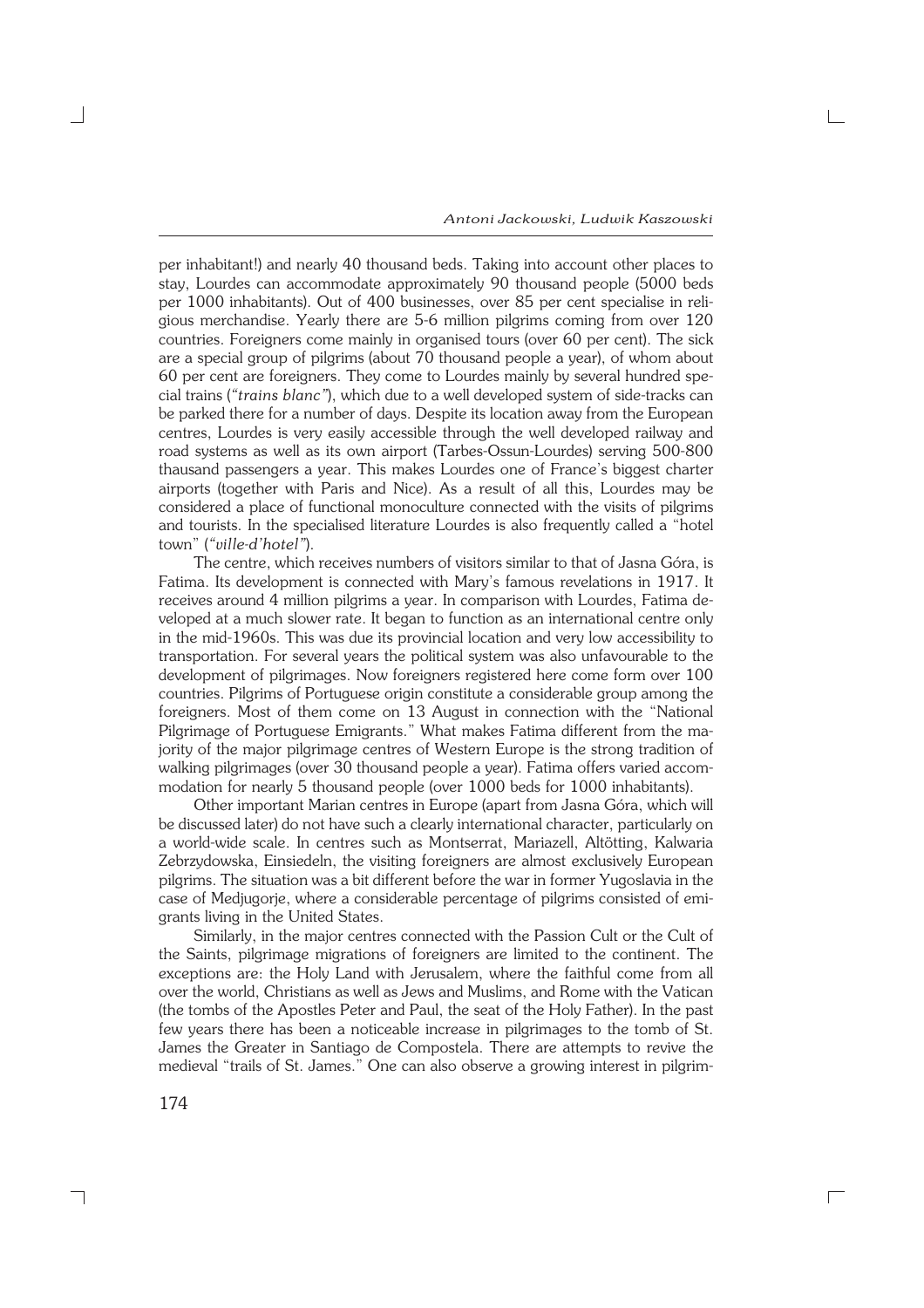$\equiv$ 

 $\overline{\phantom{a}}$ 

Fig. 2 Main pilgrimage centres in Europe (1995) (in millions of pilgrims)

175

 $\overline{\Gamma}$ 

 $\mathrel{\sqsubseteq}$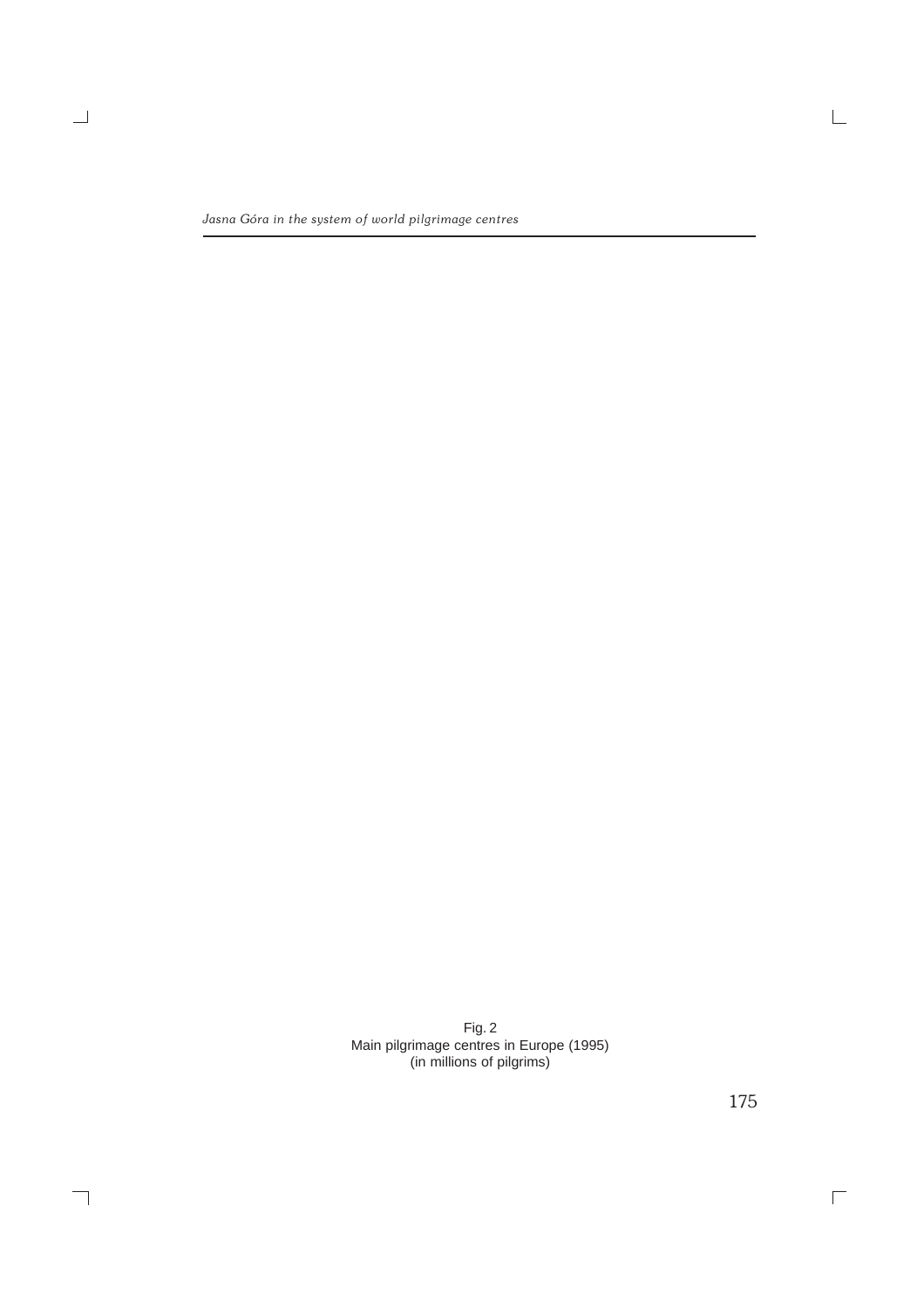ages to the centres of the Passion Cult, which since the fifteenth century has been expressed in numerous Calvaries. In certain Calvary centres Passion mysteries are still performed during the Holy Week to this day. Their origins go back to the late− Middle Ages. These celebrations always attract several thousands of people from various parts of Europe (and in the case of, for example, the Philippines, from Asia), coming for religious reasons or simply as tourists. Such an example in Poland is Kalwaria Zebrzydowska. In order to keep up the level of pilgrimages to Calvary centres, the Passion Cult was frequently connected with Marian Cult.

Among the major Marian centres of the world one can distinguish three groups described as "very large", "large" and "medium". In the first and most important group there are Lourdes, Jasna Góra and Fatima, receiving at least 4 million pil− grims a year. Already for the past few decades these centres have played a leading role among all pilgrimage centres (not only Christian). In the case of Lourdes and Fatima this shows in the well−developed religious function, which can be observed, for example, in the specific infrastructure of the town. Jasna Góra functioned under a different political situation. The Communist system did its best to separate the town of Częstochowa from the Jasna Góra sanctuary. It showed, for example, in a political "embargo" on state developments that could have served the pilgrims. At the same time, Jasna Góra is the "oldest" of all major Marian centres. The develop− ment of its direct "competitors" − Lourdes and Fatima −is connected with Mary's revelations in the second half of the nineteenth century and the beginning of the twentieth century.

The second group ("large" centres) consists of the centres receiving between 1.5 and 2 million pilgrims a year. These are three North and South American centres (Guadelupe in Mexico, Lujan in Argentina and Sainte−Anne−de−Beaupre in Canada) and two European ones (Montserrat in Spain and the Paris sanctuary in Rue du Bac in France). Although each has a different history and different accessi− bility, they all attract millions of pilgrims each year.

Finally, the third group covers the centres which receive about one million pilgrims a year. These are mainly North and South American centres. The Europe− an centres belonging to this group are Altoetting, Kalwaria Zebrzydowska, Knock, Mariazell, Medjugorje, Syracuse.

### **3. Jasna Góra as a world pilgrimage centre**

The present considerations have shown that Jasna Góra belongs to the largest and most important centres of religious Cult in the world. At the same time it is the most important pilgrimage centre in Central and Eastern Europe and the larg− est Christian sanctuary from France in the west to the Russian Far East.

The existing sources make it clear that already in the first half of the fifteenth century the Jasna Góra centre was of more than regional importance, nationally and internationally. From 1430 it was visited by pilgrims representing almost all nations of Central and Eastern Europe. With the passage of time, as a result of the development of new means of transport, pilgrims from other continents, particular−

 $\Box$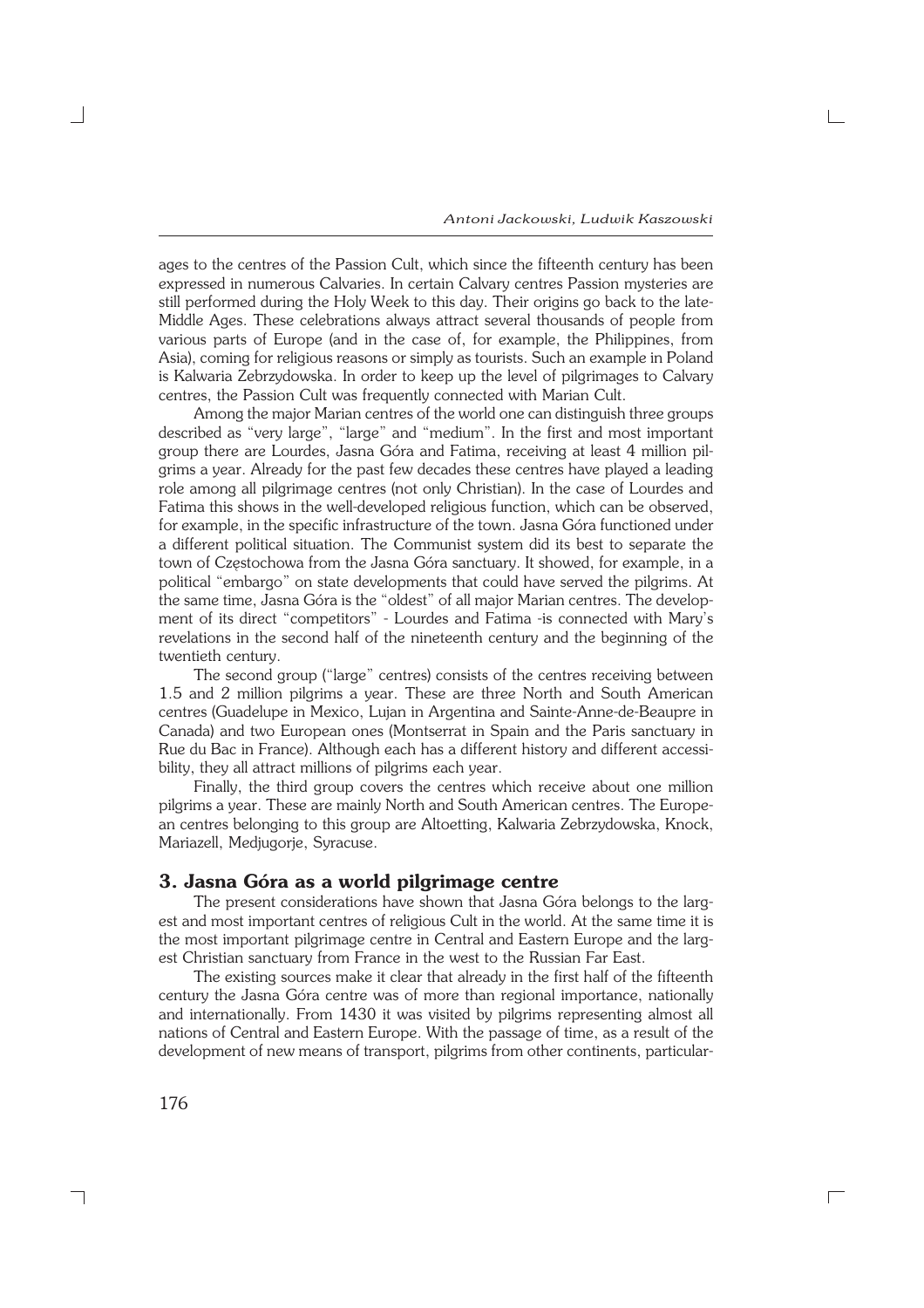ly North and South America, started to appear at Jasna Góra. Nowadays Jasna Góra receives between 4 and 5 million pilgrims a year, including 400 thousand foreigners from over 80 countries. Around 200 thousand pilgrims come on foot.

What are the reasons for the *"phenomenon of Jasna Góra"* that has nearly always had a world−wide importance? In the present paper we will make an attempt to discuss in a very general way some of its aspects that we consider most impor− tant.

#### **3.1 The geographical location**

The location of a given building shows the characteristics of the surrounding geographical area, as if condensed in one place. If it is a building with a specific function, such as the Jasna Góra sanctuary, the geographical location frequently determines its role in the region, in the country and even on the international scale.

Jasna Góra, where the Pauline monastery was built in the fourteenth century, is a limestone monadnock hill, 340 metres high, located on the south−western edge of the Cracow−Częstochowa Upland, not far from the Warta Valley, which divides the Upland into two parts: the Częstochowa Upland and Wieluń Upland. The edge of the Upland forms a rocky shelf. In the area of Włodowice and Żarki, 30 km south−east of Częstochowa, the shelf rises some 80 metres above the valley of the upper Warta River and drops towards the north−west. The shelf is divided by several valleys into isolated monadnock hills and hummocks with gentle slopes. The lime− stone hills become rare as the Upland reaches Częstochowa and Wieluń.

Today, reasons for the location of the sanctuary are not fully understood. As political borders changed here rather frequently over the centuries, the fame and influence of the sanctuary spread further and further. Numbers and well document− ed facts show that in the present day the sanctuary on Jasna Góra is a shrine of global importance. It seems that its geographical location in almost the very centre of Europe has been and still is an important factor of its development as a major international site of religious adoration. The location should allow the sanctuary to address problems which must be faced at the end of the Second Millennium of the history of Christendom.

The sanctuary's location on the limestone hill of Jasna Góra offers a wide view of the area in all directions. Towards the south and south−west Jasna Góra overlooks the Silesian Uplands. Towards the north and north−west there is a view of the Wieluń Upland, which gradually subsides to sink into the flats of the Polish Lowlands. The Częstochowa Upland, chequered with the limestone rocks of the Sokole Mountains, can be seen to the east and south−east.

The location of the sanctuary in the lower parts of the Cracow−Częstochowa Upland was favourable to transport both from south to north and east to west. It was visible and was easily accessible from all directions. It formed a "bright spot" against the dark background of the wooded landscape, which was still dominant here in the fourteenth and fifteenth centuries. Such a location made it possible for the sanctuary to remain in direct contact with the Olsztyn Castle, situated on a limestone monadnock 15 km south−east of Jasna Góra.

┐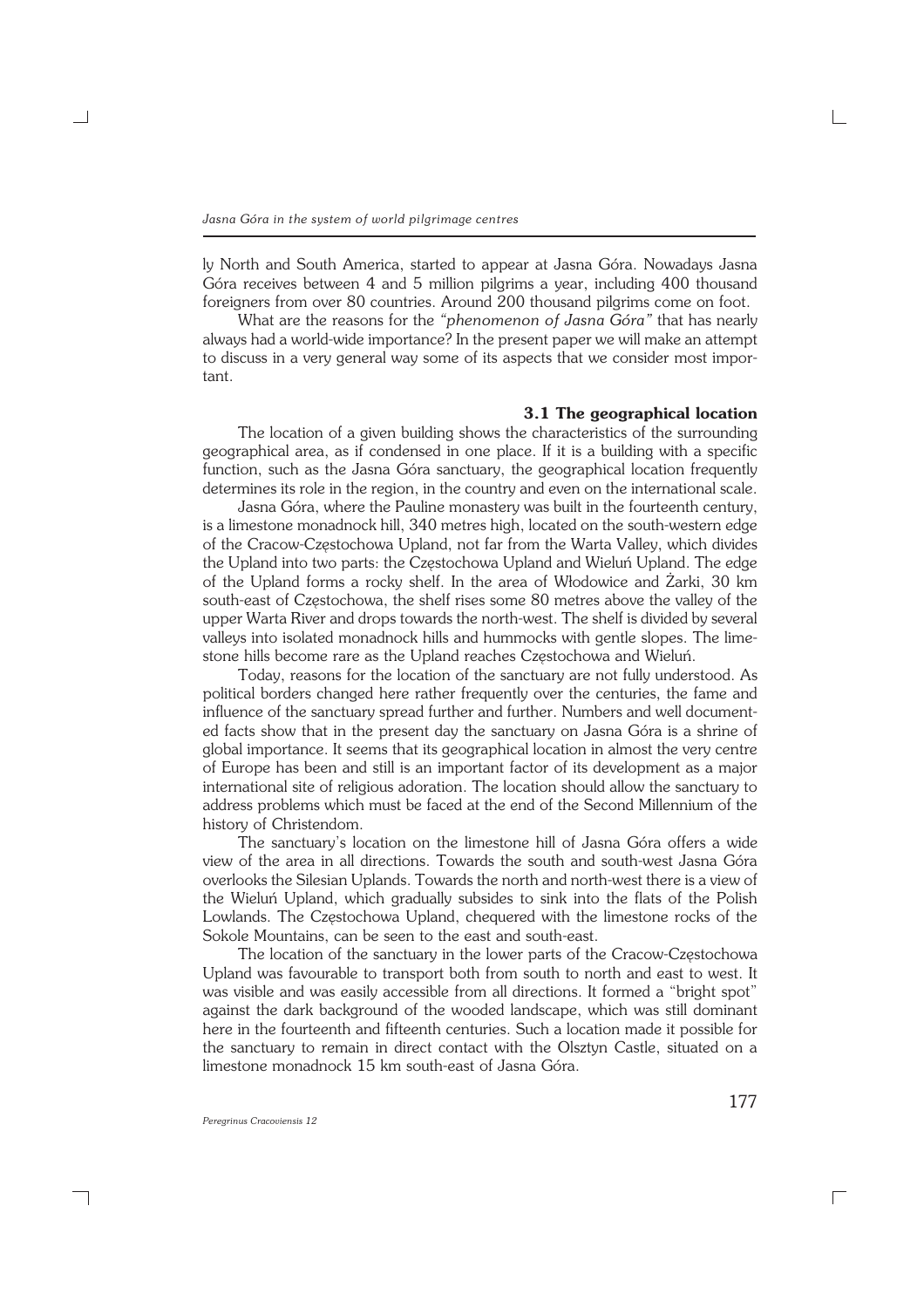With time, the monastery became less visible as the wooded landscape turned agricultural and then industrial. With the growth of Częstochowa and the construc− tion of large housing estates, the structure of the sanctuary melted into the modern, anthropogenic landscape of the town. Only the imposing 105−metre spire of the monastery still attracts the eye from afar.

The location of Jasna Góra must be considered in the context of the geo− graphical situation of the entire territory of Poland, a stretch of flats and uplands between the Baltic sea and the Carpathian Mountains. Poland's location on the European continent can be described by three adjectives: *frontier, central* and *tran− sitional.* Poland is a frontier between the two large geographical regions − Eastern Europe and Western Europe. Poland is located centrally in the heart of Europe, which implies the possibility of being influenced by neighbouring regions as well as exerting influence in various geographical directions. Finally, the transitional loca− tion of Poland means that its territory is rich with an intermingling of all kinds of environment: different climates, different flora zones and landscapes, but also dif− ferent cultures, religions and languages. Located in the centre of the continent, Poland comprises the natural and anthropogenic features of Western and Eastern Europe. The borders of Poland changed both in the east and in the west. However, its territory was always not only a buffer for different economic or political interests of the European countries but it was also a meeting point for the Christian cultures of Western and Eastern Europe. Located in the centre of Europe at the meeting point of great geographical regions of Western and Eastern Europe, the Jasna Góra sanctuary bears the characteristics of a transitional region. It is a place where Western and Eastern Christian cults meet and intermingle. The icon of the Mother of God in the Roman Catholic sanctuary seems to be the most important link and meeting point. The geographical location of Jasna Góra can be described as an *ecumenical location*. Due to its central location and its accessibility, the sanctuary can play the special role of a centre exerting influence in all geographical direc− tions, particularly in the east and west of the One Europe, Christian in its founda− tions.

#### **3.2 The importance of Jasna Góra in the Catholic Church**

Nearly all Polish kings (except for Stanisław August Poniatowski) went on pilgrimages to Jasna Góra. In the cortege accompanying the king there were usual− ly foreign church and lay dignitaries, who later popularised the Cult of the Black Madonna in their countries. The international fame of the Black Madonna was ensured particularly by the Jagiellonian dynasty, the famous defence against the Swedes (1655) and the Lvov vows of Jan Kazimierz (1 April 1656), in which he formally proclaimed Mary of Częstochowa to be the Queen of Poland. The impor− tance of Jasna Góra in the Roman Catholic church was emphasised by King Jan III Sobieski, who visited the sanctuary before and after the victorious Vienna cam− paign and left his Turkish trophies as votive offerings (1683).

The importance of Jasna Góra has been appreciated by the popes, who con− tributed to the spreading of the Black Madonna Cult through the entire Catholic

 $\Box$ 

178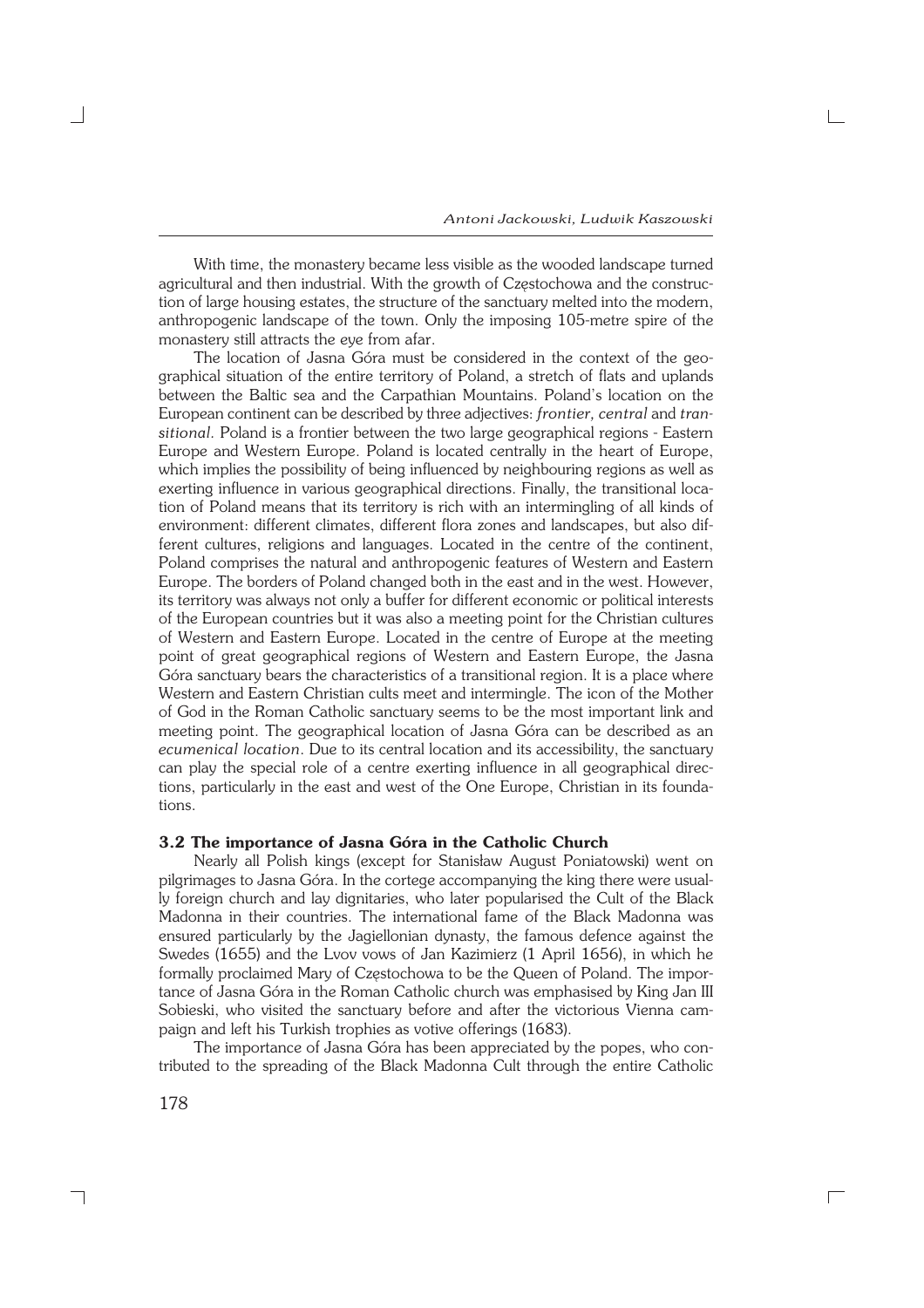┐

church. Their "interest" in the Jasna Góra sanctuary took various forms. It showed in granting privileges (indulgence privileges and other) − for example by Martin V (1429) or Alexander VI (1496). In 1717 the picture of the Mother of God was solemnly crowned with papal diadems. It was the first act of coronation of Mary's miraculous image that was performed outside Rome<sup>3</sup>. It is often stressed that in a way the coronation decree of Pope Clement XI made the Queen of Poland also the Queen of the World<sup>4</sup>. Many other popes contributed to the development of the Cult of Mary of Jasna Góra. On 13 April 1904 St. Pius X established the Feast of Mary of Częstochowa (celebrated for the first time on 29 August 1906) and on 21 April 1910 he offered golden crowns for the Miraculous Image (the coronation took place on 22 May 1910). Pope Pius XI (Achilles Ratti) went on a pilgrimage to Jasna Góra in August 1918 as the first nuncio in the Free Poland. A great worship− per of the Black Madonna, he placed a copy of the Jasna Góra Miraculous Image in the chapel of the papal summer residence in Castel Gandolfo. In 1924 he intro− duced the Feast of the Queen of Poland celebrated from 3 May 1925. Finally in 1931 he introduced the Feast of Mary of Jasna Góra with its own breviary office and Mass formula, and the fixed date of 26 August<sup>5</sup>. Replying to Mussolini's announcement, "Poland is finished," the next pope, Pius XII, said, *"It has not died and it will not because Poland believes, Poland is praying, Poland has Jasna Góra"*<sup>6</sup> . Appreciating the role of Mary of Jasna Góra in the history of Poland and of the Church, he gave his consent to the opening of the chapel of Mary of Często− chowa in the vaults of the Basilica of St. Peter's in Rome (1953). Other symptomat− ic gestures of Pius XII were for example sending a telegram with a blessing for the participants of the ceremony of the Jasna Góra Vows of the Nation (26 August 1956), blessing the copy of the Jasna Góra Image which was to peregrinate around the country (14 May 1957), decorating the Mary of Częstochowa banner with the Pope's medal during the celebrations in Rome in the Marian Year (1954). The Pope often said, *"Poland will always manage because Poland has Jasna Góra; it has its own Mary of Jasna Góra."*<sup>7</sup> John XXIII was a special friend of Jasna Góra. He was considered an exceptional worshipper of the Black Madonna. He went on a pilgrimage to Jasna Góra on 17 August 1929 while he was performing the duties of the Apostolic Visitor in Bulgaria. Blessing the copy of the Jasna Góra Image meant for Australia (8 October 1962), he affectionately said, *"Mary of Często− chowa has been my Dear One since youth. I am glad that the Cult of Mary of Częstochowa is developing not only in Poland but also in the world."*<sup>8</sup> An ar− dent worshipper of Mary of Jasna Góra, Pope Paul VI also went on a pilgrimage to Jasna Góra in 1923 when he was still a young priest working for the nunciature in Warsaw (1923). His wish to visit Jasna Góra in 1966 was denied by the Communist authorities of the time. The special links of John Paul II with Jasna Góra will be discussed separately in this paper. Here let us only remind the reader that the position of Jasna Góra in the Catholic Church was finally consolidated by Pope John Paul II with his visits (1979, 1983, 1987, 1991). It may be considered sym− bolic that the Polish Pope came to Jasna Góra for the Feast of the Mother of the Church (4 June) and addressed her with the title of the *"Jasna Góra Mother of the*

179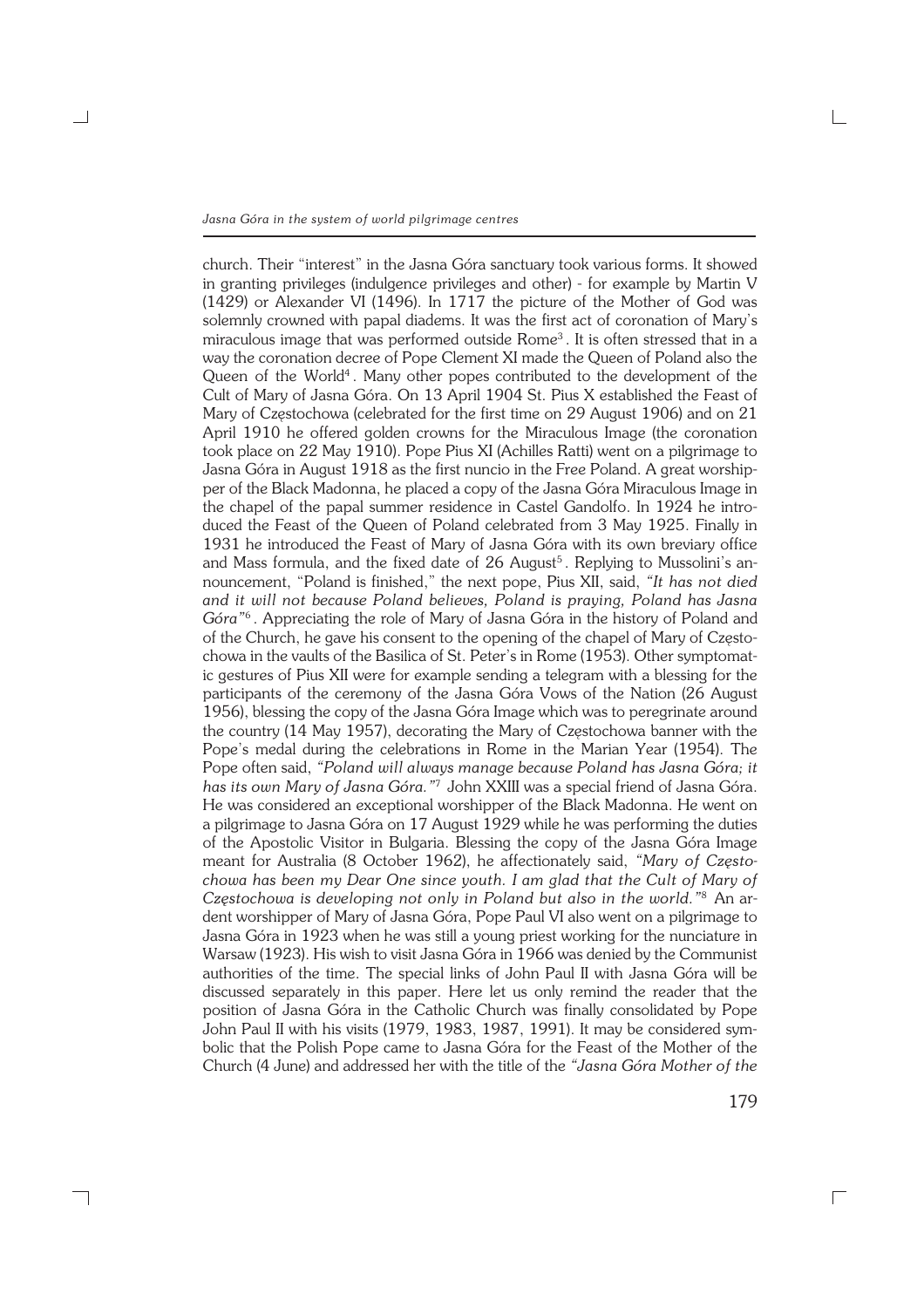*Church."* At the summit of Jasna Góra he then performed the Act of Dedicating himself, his country, the Church, all nations and continents to Mary<sup>9</sup>. The Holy Father invited the youth from all over the world to Jasna Góra to celebrate the Sixth World Youth Day (August 1991), and nearly all over the world Mary of Często− chowa is called "the Pope's Madonna." Moreover, every year the Jasna Góra sanc− tuary is visited by clergy, many bishops and cardinals among them, from almost all countries of the world.

The religious importance of a particular centre is also determined by the trans− location ("transfer") of the Cult of the worshipped object abroad. The more interna− tional its influence, the bigger its role in the Catholic Church. In the Christian world the largest "transfer" of the Cult is associated with Mary of Lourdes and Mary of Fatima. An important role is also ascribed to Jasna Góra, though we Poles are not always aware of this. At present, images of Mary of Częstochowa are worshipped in dozens of countries on all continents.

The translocation of the Cult of Mary of Jasna Góra is discussed in a separate paper in this volume. Therefore we will touch upon only some of the aspects of this process, which are indispensable to our further considerations. Let us remind the reader then that first images and altars of Mary of Częstochowa were worshipped in Europe already in the fifteenth century. However, the development of the Cult of the Black Madonna outside the Polish territories was mainly connected with politi− cal migrations (particularly after the November Uprising and the January Uprising) and economic migrations of Poles to the countries of Europe, the Americas or to Australia. One should also remember that in the nineteenth century, from 1813, the Orthodox Church in Russia introduced the liturgical Feast of the Częstochowa Icon on 6 March<sup>10</sup>. It is also celebrated in the Polish Orthodox Church and the Greek Catholic Church. The available sources encourage us to suppose, however, that already in the seventeenth century the image of the Jasna Góra Black Madon− na belonged to the miraculous images of the Mother of God worshipped by the Orthodox Church. One of the oldest representations of Mary of Częstochowa as an icon, which has been preserved till now, was printed in 1698 by Kiev Lavra<sup>11</sup>. Members of the Orthodox Church frequently pray for graces in front of the Mary of Częstochowa Icon<sup>12</sup>.

At present, in Europe (outside Poland) there are about 50 churches, several chapels and almost 300 altars in other religious objects dedicated to Mary of Częs− tochowa. One of the more important moments in the development of the Cult of the Black Madonna was the enthronement of a copy of the Jasna Góra image by the Protestant community of Taize (1983), visited every year by several thousand young people from all over the world $13$ .

The Cult of Mary of Jasna Góra is also observed on other continents. In North America there are over 30 religious places (of various importance) dedicated to Mary of Częstochowa, of which the best known is Doylestown, Pennsylvania in the United States ("the American Częstochowa"). In South America there are nearly 20 centres connected with the Cult of the Black Madonna, and somewhat fewer on

 $\Box$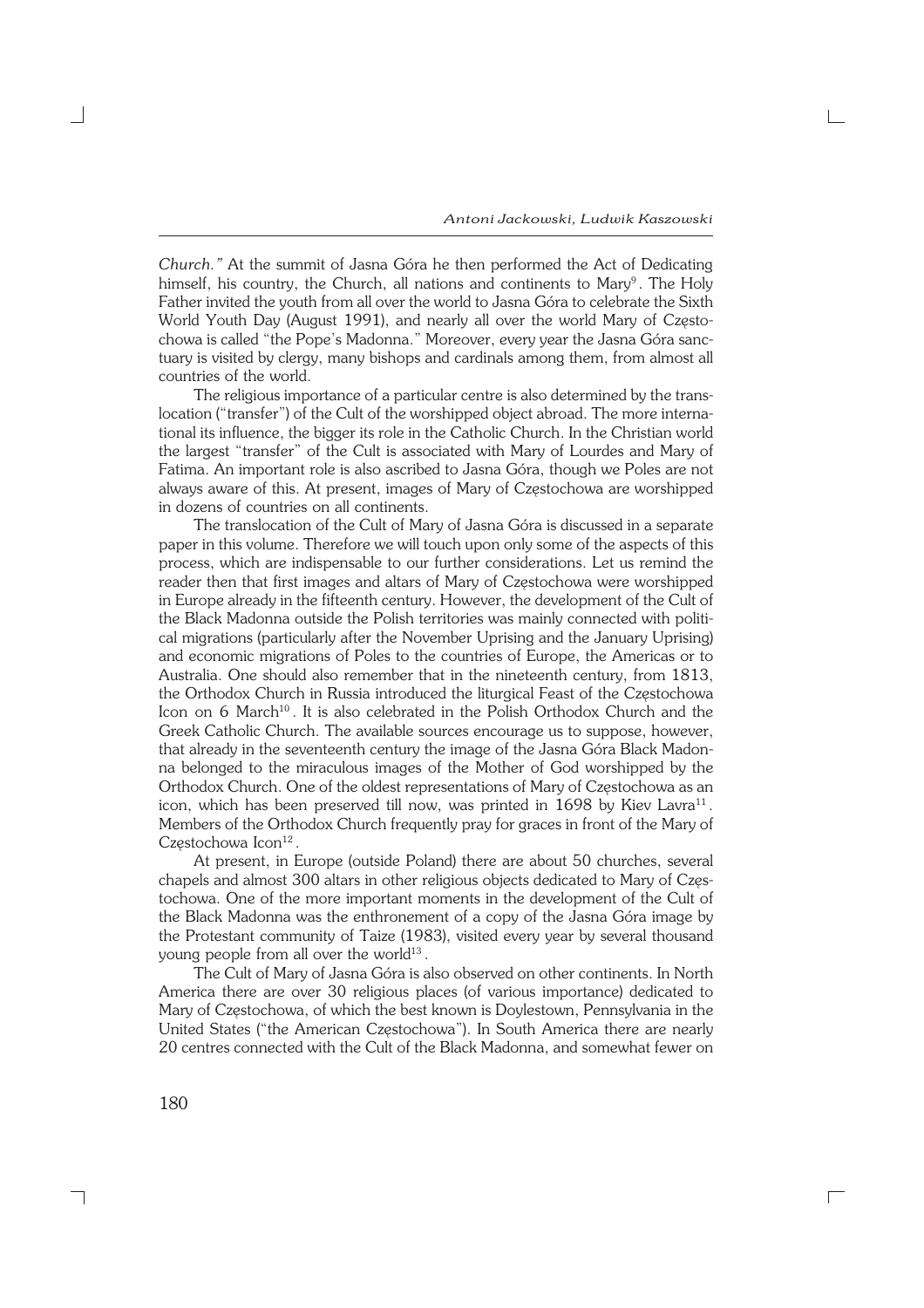$\equiv$ 

 $\overline{\phantom{a}}$ 

Fig. 3 Directions of the pilgrimages to Jasna Góra from Europe (1995)

181

 $\overline{\Box}$ 

 $\overline{\mathbb{L}}$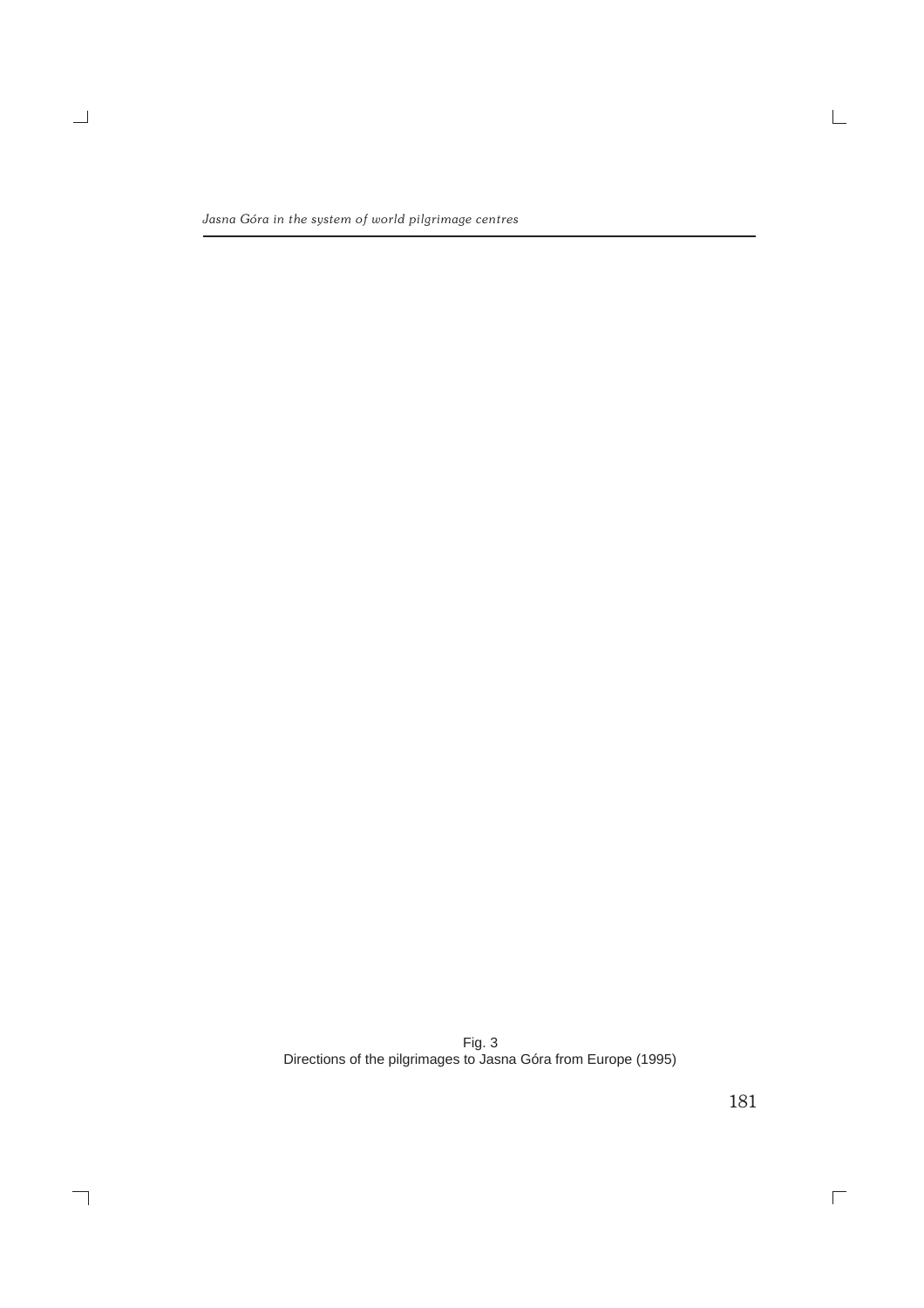the remaining continents. Here a special place is taken by the Mary of Często− chowa sanctuary in Berrima−Penrose Park in Australia.

It should be noted here that the majority of foreign pilgrims visiting Jasna Góra come from countries where the Cult of Mary of Częstochowa is well devel− oped.

#### **3.3 The sanctuary's location in the area of the intermingling influences of Western and Eastern Christendom**

For several centuries Jasna Góra has been an important link in the process of intermingling influences of the two major currents of Christianity: Western Christi− anity (Catholicism) and Eastern Christianity (the Orthodox Church, Greek Catholi− cism). It has showed in the visits of members of the Eastern Churches to Jasna Góra. Z.S. Jabłoński, a historian of the history of pilgrimages to the Jasna Góra sanctuary, claims that the relatively low number of pilgrimages of members of the Orthodox Church had political reasons (long−lasting conflicts between Poland and the tsars) rather than religious<sup>14</sup>. Jasna Góra was, on the whole, visited only by diplomats, representatives of the tsar, members of the tsar's family, etc. Generally, all those who visited the Miraculous Image appreciated its more−than Christian dimension. Some of them, for example Peter Tolstoy (who visited the sanctuary in the summer of 1697 during his journey to Western Europe), emphasised the simi− larity between the Jasna Góra Icon and Mary of Vladimir<sup>15</sup>. The contacts with the Orthodox Church became more evident during the period of the partition of Po− land when the border of the Russian Empire, and with it the influence of the Ortho− dox Church, was shifted farther west than ever before or after. In Częstochowa, from 1813 under Russian occupation, the Catholic church of St. James was trans− formed into an Orthodox church. The number of Russian Orthodox visitors to Jasna Góra grew considerably between 1864 and 1914. Many of them came from very remote parts of Russia. The growing numbers became a pretext for voicing demands to open an Orthodox sanctuary in St. Anthony's chapel (1902)<sup>16</sup>. The links of the painting of the Black Madonna with Eastern Christian art<sup>17</sup> are a separate issue which goes beyond the scope of the present paper. It is worth noting, however, that copies of the icon can be found in many Orthodox churches in Po−  $land^{18}$  .

In recognition of its religious importance and its specific location Jasna Góra began to be looked at as a spiritual capital of Europe which was to protect the continent from Russification.

Important Slavic thinkers of the nineteenth century saw Jasna Góra as a place capable of unifying all Slavs against the Russians. Many of them were members of the Orthodox or the Greek Catholic Church. Greek Catholic pilgrims came to Częs− tochowa regularly, though with varying intensities, from 1918. After the Second World War, Greek Catholic pilgrimages reappeared at Jasna Góra only in the 1980s and were most numerous during celebrations of the 1000th anniversary of the Christianization of Ruthenia. Dozens of Orthodox priests from Poland and abroad, as well as members of the Polish Episcopate headed by Primate Józef Glemp, took

 $\Box$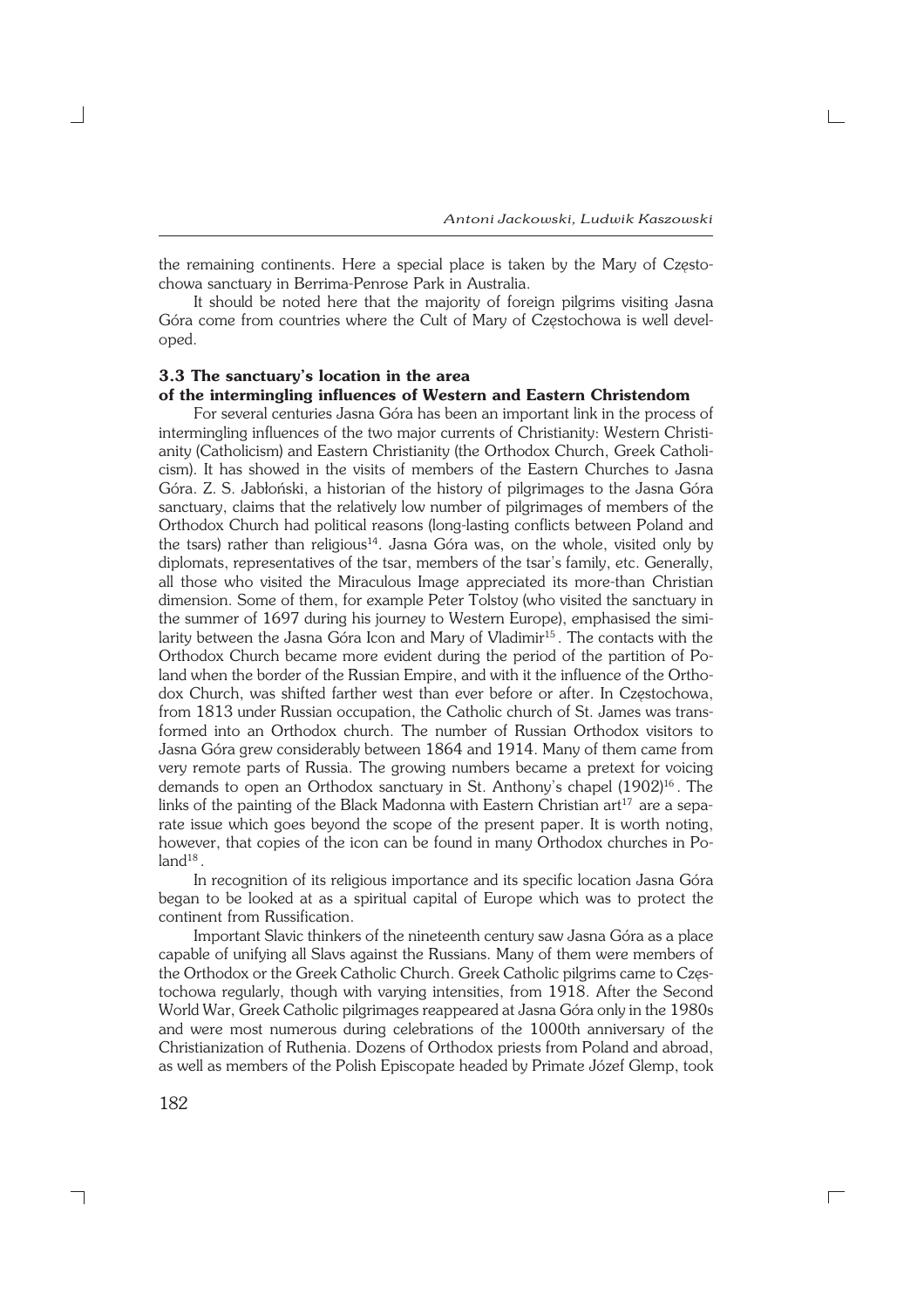part in a major celebration of the Millennium at Jasna Góra between 9 and 11 September 1988. Pope John Paul II sent a special message for the occasion. Links with Eastern Christianity were emphasised at Jasna Góra on 5 September 1971 in the Polish Bishops' " Act of Dedicating the World to the Protection of Mary the Mother of the Church" (*"we also give to Your protection those our Neighbours who share with us a special love to You Mary, venerated by them for centuries in their famous Icons"*) <sup>19</sup> . The unique location of Jasna Góra bore fruit again in 1991 during the Sixth World Youth Day, when thousands of young pilgrims from the area of the former Soviet Union came to meet John Paul II. Many made the Polish part of their pilgrimage on foot. Some of them were members of the Orthodox Church while others were still searching for God. The World Youth Day in Częstochowa was the first large−scale meeting of young people from Eastern and Western Eu− rope after the fall of Communism. The meetings, discussions and common prayers made the young people aware of the need for European integration.

Within the last five years pilgrimage numbers have grown in Russia, the Ukraine and Belorussia. A network of pilgrim routes will soon cover larger parts of the countries. In the Ukraine, Belorussia and Lithuania, the westward routes begin to merge with the routes of Catholic pilgrimages. The final merging of Orthodox and Catholic pilgrimage routes takes place in the eastern districts of Poland (the Ortho− dox centres at Grabarka and Jabłeczna are important points here) and in the Car− pathian Mountains, especially in the regions of the Bieszczady and the Lower Be− skid ranges. Most Orthodox pilgrimage routes "naturally" join the Catholic ones to converge at Jasna Góra. From Częstochowa the routes run further towards the west, the north and the south. It can be predicted on grounds of the above observa− tions that the number of Orthodox visitors, coming to Jasna Góra for purely religious or religious−educational motives, will grow considerably in the years to come. These developments make Jasna Góra an important international ecumenical centre.

#### **3.4. The Marian Cult and patriotism**

Jasna Góra has always been in the mainstream of Polish history and its name has been associated with major historical events. The significance of the Cult of the Black Madonna can be confirmed by the names that were given to her: *"Mother"* (Grzegorz of Sambor, fifteenth century), *"The Queen of Poland"* (Wespazjan Hi− eronim Kochowski, seventeenth century, members of the Bar Confederacy, eight− eenth century). According to S. J. Rożej the tendency to link the Cult of Mary of Jasna Góra with the fate of the Polish nation is an early development<sup>20</sup>. Introduced by W. H. Kochowski and popularised by the Bar confederates, the title of "Mary the Mother of Poland", associated with the Black Madonna, will return again and again.

Jasna Góra played an especially important role during the period of Poland's partitions (1772-1918) as it contributed greatly to uplifting the national spirit of Polish society. Pilgrimages were then important forms of manifesting one's reli− gious as well as patriotic feelings. In the nineteenth century Jasna Góra became a symbol of national identity and unity for all Poles. It fulfilled a similar function again after the Second World War when Poland was under Communist rule. No wonder

┐

183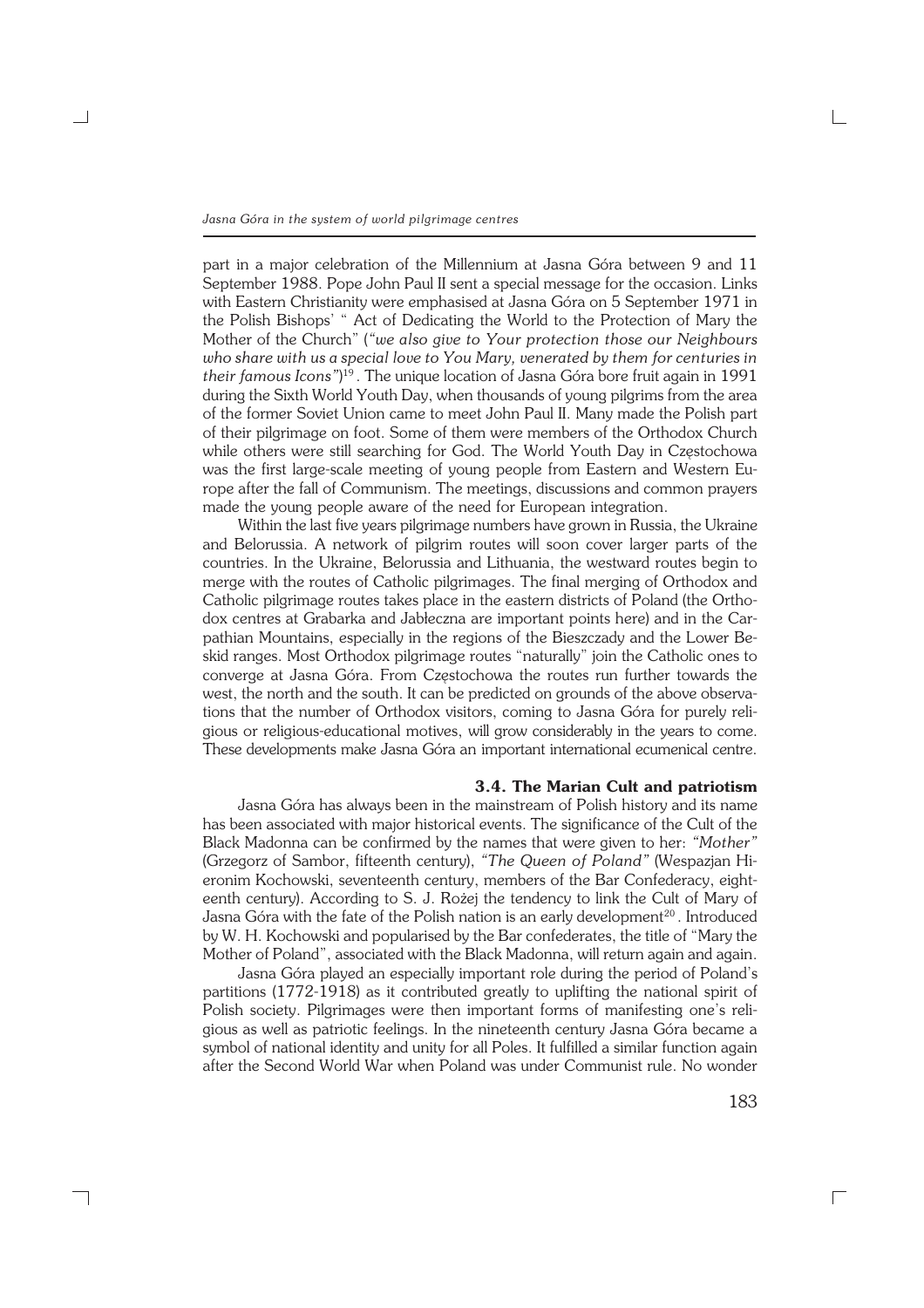$\Box$ 

that the occupation authorities as well as the Communists did everything they could to ban or at least limit the number of pilgrimages to the sanctuary.

Such a direct coupling of the religious and the national consciousness has not been known on such a large scale in any other Christian country. Foreign historians clearly emphasise that *"... Poland's true heart, which neither the Teutonic Knights, nor the Tsar's Cossacks, nor the Nazi hordes, nor the Soviet troops, nor even General Jaruzelski's Martial Law managed to break, beats on Jasna Góra in Częstochowa"*<sup>21</sup> . The unique nature of Jasna Góra has always inspired foreign visitors to come to Częstochowa. Still in the nineteenth century the Slavs were encouraged to make pilgrimages to Jasna Góra, which for many of them was the spiritual capital of the Slavic Peoples<sup>22</sup>. Leaders of Slavic national movements intended to use the pilgrimages to Jasna Góra as an important element in the process of Slavic integration. The Cult of the Black Madonna, with its national and patriotic elements, has been carried to many distant regions of the world by exiles of Tsarist Russia, Stalin's political prisoners sent to remote Siberia and the Far East, and by emigrants who left the country for political or economic reasons. The local commu nities which received Polish immigrants usually accepted the Cult of the Black Ma− donna and understood its national importance during specific periods of Poland's history. In many cases their contact with the Cult of the Black Madonna encour− aged members of those communities to make a pilgrimage to Jasna Góra.

Jasna Góra played a very special role during the communist years. Walking pilgrimages to the sanctuary became a symbol of the identification between the Church and the nation<sup>23</sup>. As in any other period of lack of political independence the pilgrimages to Jasna Góra became a form of religious and patriotic manifesta− tion of the nation's protest against the Communist system. John Paul II said about Jasna Góra, *"It is a place of special evangelization. Great events in the life of Poland are somehow always linked with the place"*24. During his first papal visit to Jasna Góra in 1979 he said that *"Jasna Góra is not only a pilgrimage destina− tion of Poles from Poland and from all over the world. Jasna Góra is the na− tion's sanctuary. One must strain one's ears in this holy place to hear the heart of the nation beating in the Heart of the Mother"*25. Soon citizens of other coun− tries from the so called "Communist bloc" joined in the protest by taking part in walking pilgrimages to the sanctuary. Jasna Góra was then visited by many pilgrims from former Czechoslovakia and Hungary, who later organised pilgrimages to Marian sanctuaries in their own countries. Orthodox pilgrims from the former Soviet Un− ion often came illegally. Thus pilgrimages to Jasna Góra again helped to integrate people of Central and Eastern Europe and became an important form of their protest against the communist enslavement of this part of the world. It should be noted here that Jasna Góra was then visited by numerous politicians from the "free world". They were governed not only by religious motives, but also by a desire to publicly manifest their support for the ideas of freedom and independence voiced at Jasna Góra by pilgrims from almost all the countries of Eastern and Central Eu− rope.

184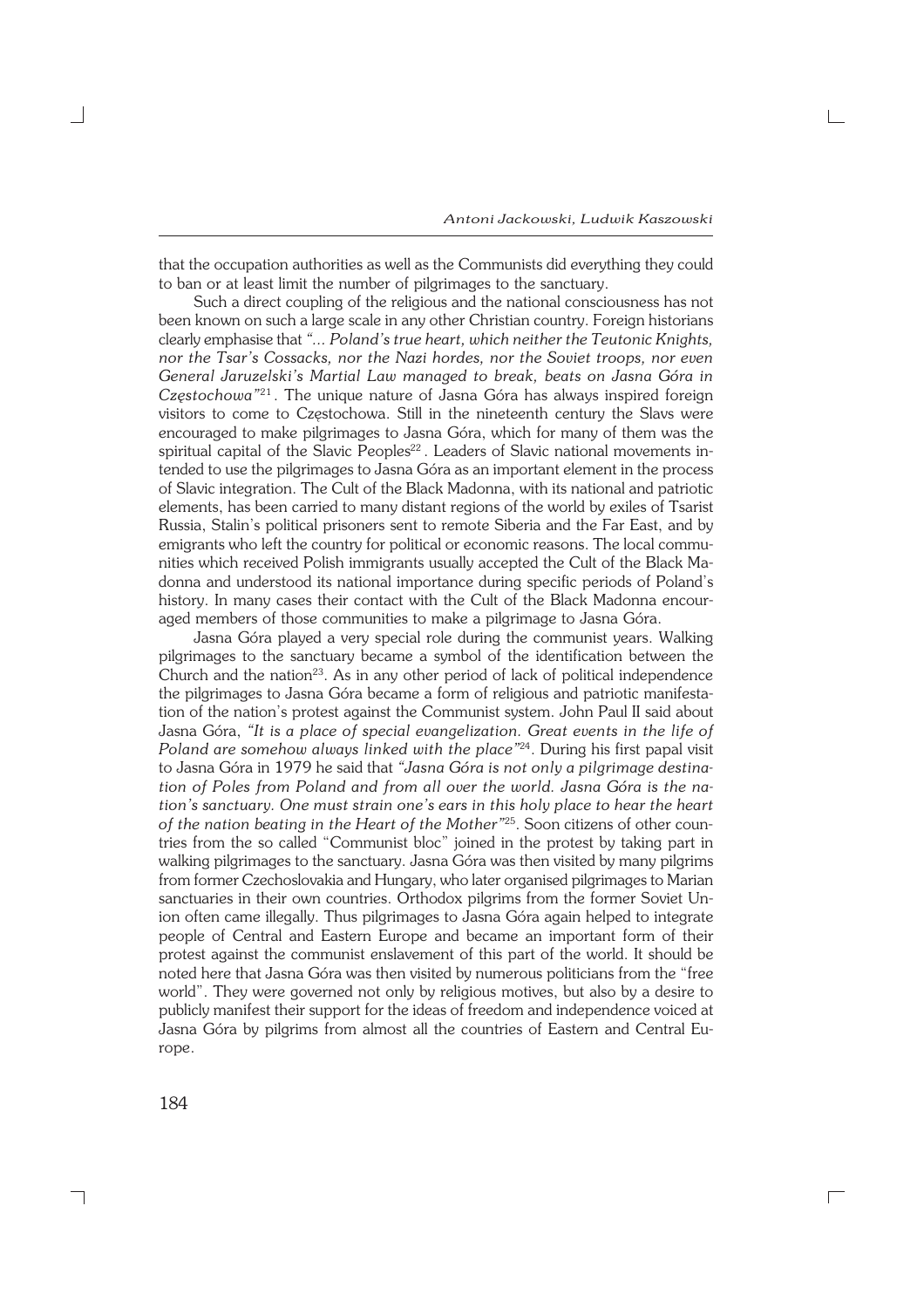┐

# **3.5. The Polish Diaspora and Jasna Góra**

We have already mentioned the strong links of Polish emigrants in various parts of the world with the Cult of Mary of Częstochowa. To venerate the copies of the Black Madonna image brought from Poland the Polish emigrants founded plac− es called Częstochowa, Virgin Mary (the oldest Polish parishes in Texas, USA), Jasna Góra and others. The image was placed in the local church, and then in their own shrines. During the millennium celebrations the picture of Mary of Często− chowa was in almost every Polish church in the world. The Cult of the Jasna Góra image was also developed by Polish missionaries, who usually took a copy of the Black Madonna image which had often been blessed at Jasna Góra. On the one hand the Cult of Mary of Jasna Góra was a very important element in the integra− tion of Polish communities around the world. On the other hand it preserved the link of Polish emigrants with their native country. Sometimes it is even claimed that were it not for Mary of Częstochowa and her Cult, there would not be our great Polish Diaspora<sup>26</sup>. The words of Teodor Kubina, a Częstochowa bishop and a priest of Polish emigrants, are a kind of synthesis of the great role of the Black Madonna Cult in the integration of the Polish Diaspora in the world. He wrote, "*[Mary of Częstochowa] was for us a real living power, which not only strength− ened our holy faith, but also our Polish nationality. She really was our Queen, who ruled us across borders and seas. And Jasna Góra, Her capital on the Polish land, was really like a heart, from which the living blood of faith and the Polish spirit was running to the divided body of the nation and to the Polish emigrants scattered all over the world. In this way Mary of Częstochowa worked among us in the times of our enslavement, and we accepted this with faith and gratitude both on the Polish land under foreign oppression and among Polish emigrants all over the world. Thus, thanks to Virgin Mary, our kind Mother, we not only preserved our Polish nationality, but, even before Poland became in− dependent, we had also created a great spiritual Polish Diaspora, where we developed all our strength so that when the historic moment, which was long expected and chosen by God, finally came, we were ready and able to revive Poland and to rebuild a new independent state*" <sup>27</sup> . For Polish communities abroad Mary of Częstochowa was not only the *"Queen of the Polish Kingdom"* but also the *"Queen of Polish emigrants."* An important role in the integration of the Polish Diaspora with the mother country was played by the First and Second Con− gress of Polish Emigrants in Częstochowa in 1929 and 1934. Currently, Polish emigrants constitute 25−30 per cent of the overall number of pilgrims from abroad. They frequently stay at Jasna Góra for a few days, taking part in retreats organised especially for them. Some Polish parishes abroad organise pilgrimages to the Jasna Góra sanctuary quite frequently (every year or every other year). Many groups of Polish emigrants take part in walking pilgrimages.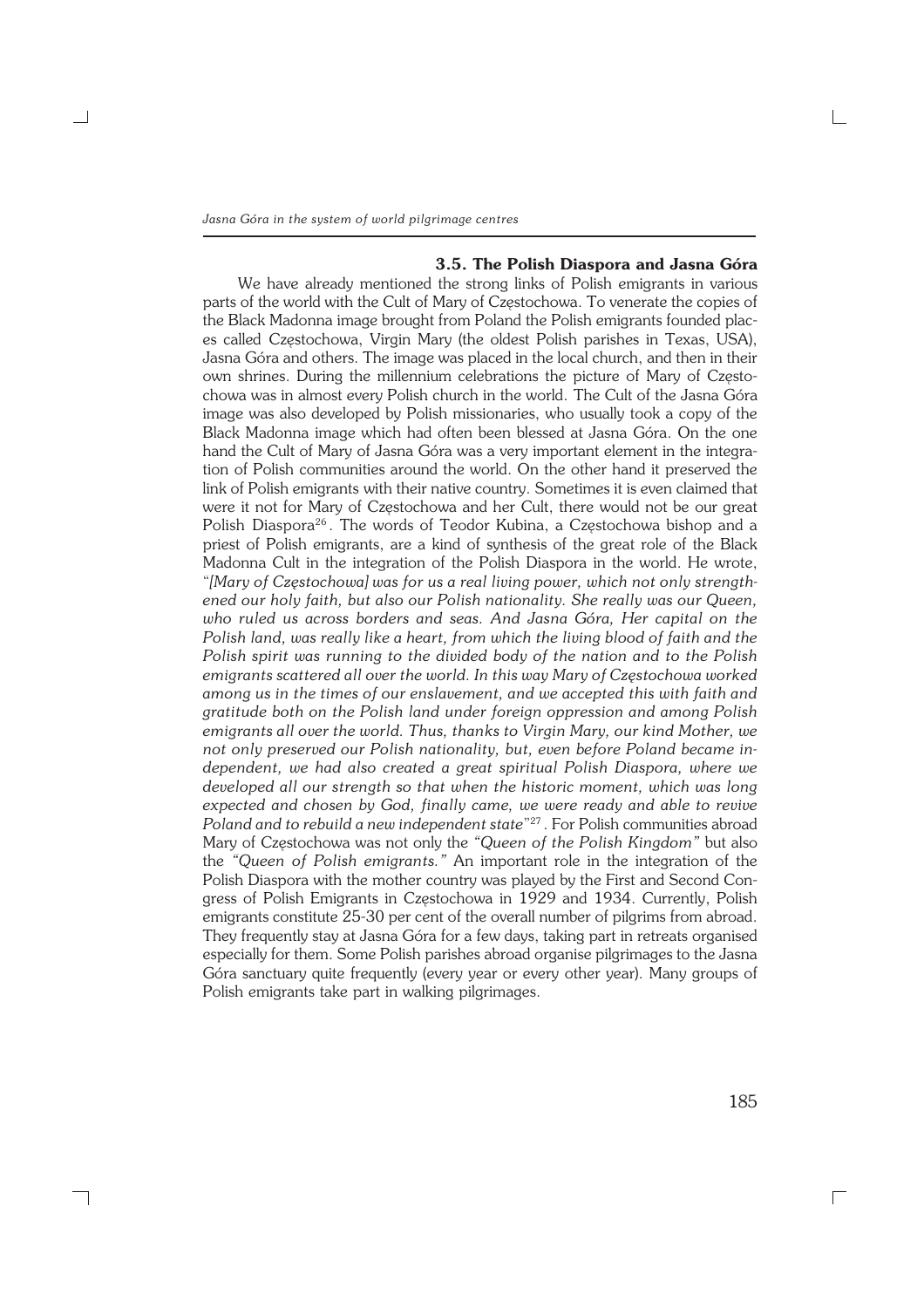*Antoni Jackowski, Ludwik Kaszowski*

# **3.6 The tradition of walking pilgrimages**

The tradition of walking pilgrimages goes back to the beginning of the history of the Jasna Góra sanctuary. The network of pilgrimage trails leading to Jasna Góra started to develop gradually. In the seventeenth century the tradition of regu− lar walking pilgrimages to Częstochowa began to develop and their number grew in the following century. Among them is the Warsaw Pilgrimage taking place every year from 1711 to the present day. Walking pilgrimages have developed (in terms of their number and scope) particularly in the past twenty years. Due to their scope, they are a kind of phenomenon, not only in the Christian world. In post−industrial Europe this form of pilgrimage had almost completely disappeared until their devel− opment.

Generally, walking pilgrimages to Jasna Góra bring approximately 5 per cent of all pilgrims, which makes Częstochowa one of the leading centres in this aspect on the international scale. In the Christian world walking pilgrimages play such an important role primarily in Latin America, particularly in Guadelupe (Mexico). In Europe, however, Jasna Góra has been playing the role of a centre encouraging the development or reactivation of walking pilgrimages. Effects are already to be seen in countries where walking pilgrimages reappeared after many years (e.g. France, Austria, Germany, Italy, Spain). The ideas from Jasna Góra have also reached countries overseas, where walking pilgrimages had almost no tradition, for exam− ple Doylestown (the "American Częstochowa") and Berrima−Penrose Park in Aus− tralia. The large scale of pilgrimages to Jasna Góra put them among the most important migrations in Poland as well as in Europe. It should also be observed that walking pilgrimages have become a powerful, though informal, factor of social, national, cultural, generational, cross−generational and European integration. In view of a United Europe this function of pilgrimages to Jasna Góra is increasingly appreciated. One should also realise that most of the main walking pilgrimages have a European character although they are formally Polish. Since the early 1980s ten to fifteen thousand pilgrims, mostly the young, from 25 countries have been taking part in August walking pilgrimages to Jasna Góra. They often come to Po− land solely with this purpose. They come mainly from France, Italy, Hungary, the Czech Republic, Slovakia, Spain, Germany, Belgium, Russia and the Ukraine. The highest number of foreigners joins the following pilgrimages: from Warsaw, Gdańsk, Cracow, Przemyśl, Podlasie and Podhale. For the past few years there have been walking pilgrimages from outside Poland, i.e. from Vranov in Slovakia and Bystrica near Hostyn (Czech Republic). The number of walking pilgrimages from abroad is expected to increase in the near future.

#### **4. Tourist infrastructure**

Częstochowa, one of the major pilgrimage centres in the world, offers very limited accommodation facilities, i.e. 20 locations with 2400 beds (excluding pri− vate rooms for rent). The number of beds per 10 thousand inhabitants is lower than 10, the Polish average being 13). To compare, in other important pilgrimage cen− tres the numbers are: in Lourdes 5000 beds per 1000 inhabitants, in Fatima about

 $\Box$ 

186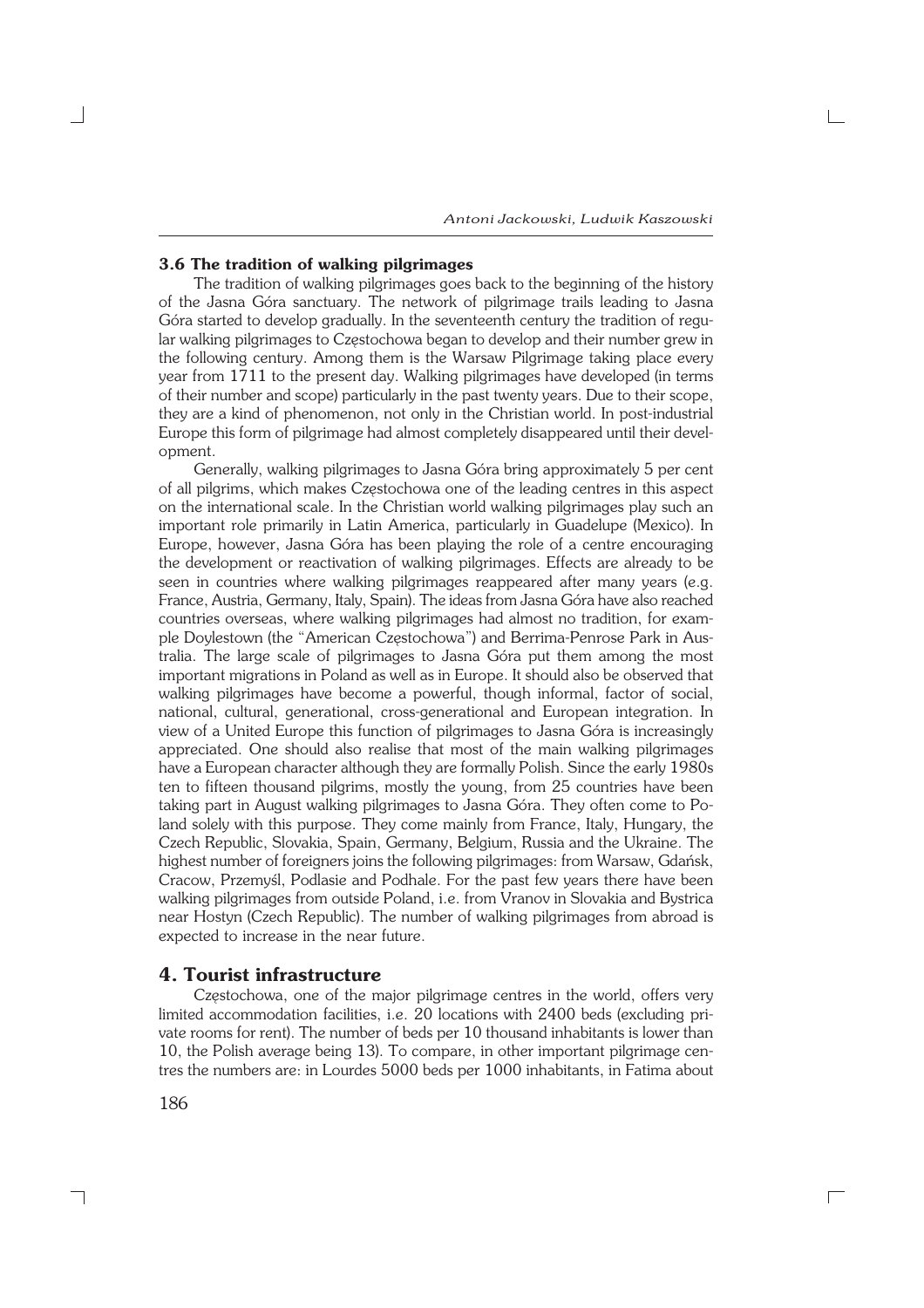1000, in Mecca and Medina about 100 beds in each (a different climate, highly varied demands). In Czestochowa there is only 0.5 bed per 1000 registered pilgrims, whereas the ratio in Lourdes is 18.0. The lack of well developed accommodation facilities of varied standards is one of the main reasons why the majority of pilgrims stay here for a few hours only. The average period of time spent by pil− grims in Częstochowa is only 4.5 hours, while in Lourdes it is 3 days and in Fatima 2.5 days. Only 10 per cent of pilgrims coming to Częstochowa stay overnight. In recent years an important role has been played by the Pilgrims' House, which receives over 15 per cent of the pilgrims registered in the town. On the days of major religious celebrations, campsites are very popular, particularly among pil− grims on foot.

The number of cheap places to eat is insufficient and therefore the majority of pilgrims, particularly those staying for a few hours, bring their own provisions, e.g. on the days of the major August celebrations ca 75 per cent of the pilgrims, in the remaining periods over 60 per cent.

It should be clearly stressed that in order to prolong the stay of Polish and foreign pilgrims (which is quite important from the point of view of the economy of the town and the income of its inhabitants) much should be done to develop the tourist infrastructure and the accompanying facilities.

## **5. Jasna Góra at the threshold of the Third Millennium**

The position of Poland and Jasna Góra in world pilgrimage migrations is significant, though not always noticed and recognised. Pilgrimage traditions sur− vived in spite of a complicated history with periods in which mass forms of religious devotion were hampered by political conditions. At present the pilgrimages to Jas− na Góra have become a unique phenomenon, whose influence can be noted in many countries, especially European. The spreading influence shows up in the growing numbers of foreign pilgrims coming to Częstochowa, but also in the fact that pilgrimage experiences of Jasna Góra are made use of in organising pilgrimag− es (especially walking pilgrimages) in other countries. Walking pilgrimages to Jasna Góra have become a unique religious and social phenomenon in the entire Chris− tian world. The experiences of Jasna Góra are used by pilgrimage organisers in many countries. The position of the sanctuary in the history of Poland, as well as in the history of a large part of the European continent, is so high that Jasna Góra is still regarded as the spiritual centre of Poland and one of such major centres in Europe. Since the end of the 1970s many Marian sanctuaries in Europe (among them as large and important ones as Fatima and Lourdes) have established close links with Jasna Góra ("twin sanctuaries"). The World Youth Day in Częstochowa in 1991 finally made the whole world realise that pilgrimages are not only a religious phenomenon, but that they also have a social and cultural dimension. They develop in spite of existing borders and political divisions and will in the end lead to, or at least facilitate, the process of European integration. There is even a plan to make the 13th of August a special day on which the Slavic and other kindred nations will make their common pilgrimage to Jasna Góra.

┐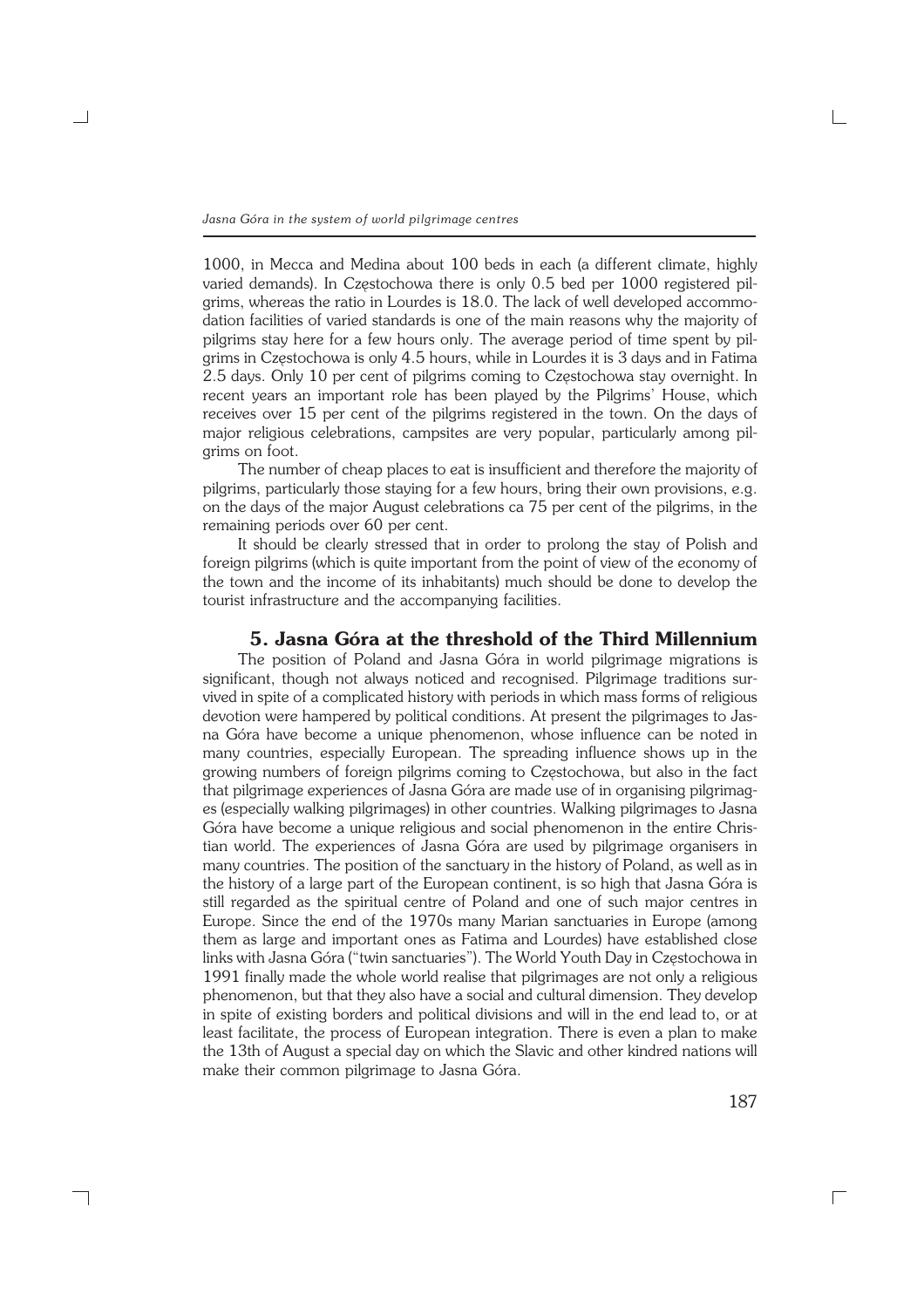Practically all pilgrimages coming to Poland have Jasna Góra on their itiner− ary, while for most of them the sanctuary is the final destination of their journey. Further growth of pilgrim numbers, especially of those coming from abroad, will be made very difficult by the lack of adequate tourist infrastructure, primarily the lack of accommodation facilities. The standards of the infrastructure are totally inade− quate to the position held by Jasna Góra as a pilgrimage centre. Steps must be undertaken to make Częstochowa more easily accessible in terms of transporta− tion. Investing in air transport seems to be a must if Częstochowa is to keep its place as a major centre of religious Cult in the world.

The European dimension of pilgrimages to Jasna Góra should also be kept in mind. The sanctuary plays an important role in the system of the cultural routes of Europe, especially the monastic route and the Marian route. Just as in the nine− teenth century pilgrimages to Jasna Góra were seen as an important element of Slavic integration, today the pilgrimages are perceived as contributing to the proc− ess of European integration.

Plans of future routes running through Częstochowa show that the sanctuary may fulfil an important role in forming a Europe without frontiers by attracting foreign pilgrimages and religious tourism, especially on the East−West migration route. It must be remembered that Jasna Góra belongs to the relatively small number of major world pilgrimage centres and that it is the most important centre of reli− gious Cult in Central and Eastern Europe. It is also the largest Christian sanctuary in the vast stretch of land between France in the west and the Russian Far East. There is a spiritual link between Jasna Góra and other Marian sanctuaries, of which John Paul II said, *"there is a certain continuity here, from La Salette, through Lourdes to Fatima. And deep in the remote past − our Polish Jasna Góra"*<sup>28</sup> . But the recent increase in the number of pilgrims coming to Jasna Góra proves that the sanctuary's role as a spiritual capital located on the border between Western and Eastern Christianity belongs to the future rather than to the past. We are not always aware of that great mission that Jasna Góra will have to fulfil at the threshold of the Third Millennium. In the opinion of the present authors, the mission commenced in 1991 with the Sixth World Youth Day, which was attended by young people (not only Catholics) from many foreign countries. At the Holy Father's invitation some 1.7 million pilgrims, most of them from Europe, came to Częstochowa. The large group of young pilgrims from the former Soviet Union was an important message not to be missed. The Jasna Góra meeting will certainly remain an important event in the world history of pilgrimages. It is generally accepted that the Sixth World Youth Day confirmed the international position of Jasna Góra and Częstochowa.

One more reflection related to the event is worth mentioning here. In the year 1000, at the beginnings of Polish Christianity and Polish nationhood, the German Emperor Otto III came to Poland to visit the grave of St. Adalbert. Those were the beginnings of the Christian pilgrimage tradition in Poland. And today, at the end of the same millennium, almost two million young people come here from all over the world and turned to the Polish Holy Father for support of their aims and their efforts to enter the Third Millennium as one huge community, free from divisions

 $\Box$ 

188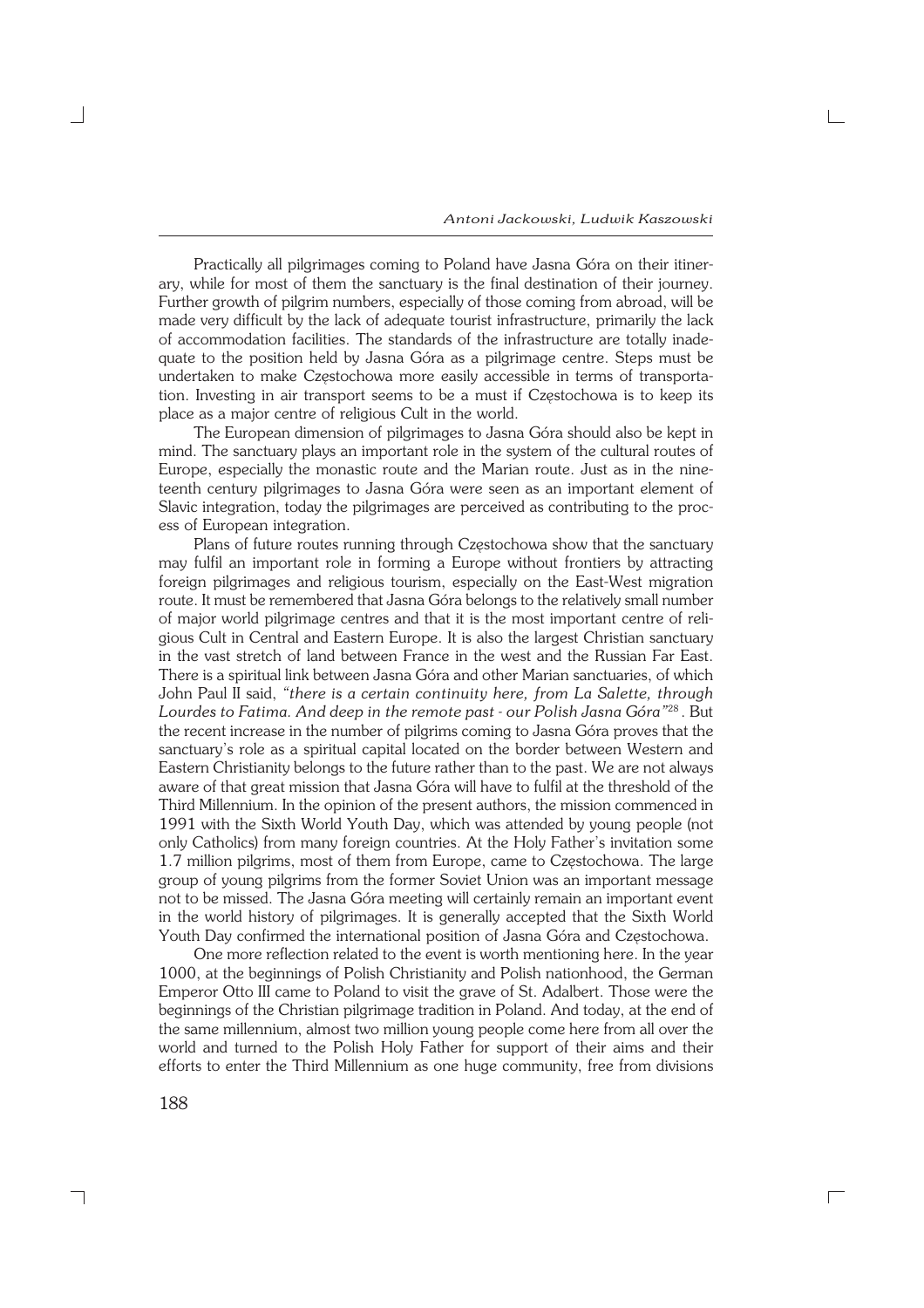and political borders. By spanning the millennium of Polish history the two impor− tant religious pilgrimages are a proof that the pilgrimage tradition is an important element in the continuity of Polish and European culture.

John Paul II frequently talks about the end of the Second Millennium of Chris− tianity, about the dangers of modern times, the need for a new evangelization, the building of a Civilisation of Love, the unity of all Christians and the springtime of the Church that is to come soon. He always strongly emphasises the role that Mary has to play at this turning−point in history, *"Christ will be triumphant through Her, because He wants the triumphs of the Church in the contemporary and the future world to be associated with Her"*29. Located in the heart of Europe be− tween the two Christian worlds, the Marian sanctuary on Jasna Góra seems to be fulfilling an especially important role today. This specific Marian feature of the sanctuary is invoked in the prayer entrusting the Polish Church to Mary, *"We en− trust to you, Queen of the world, our presence in the family of nations. Make our contacts with other nations serve the process of peace and development"*<sup>30</sup> . In his inaugural address to the Sixth World Youth Day, the Holy Father said that the sanctuary *"has become an integral part of the history of one nation, but at the same time it opens its doors to all nations and peoples of Europe and the world"*<sup>31</sup> . It seems that the same Holy Place is referred to in the appeal of the Second Vatican Council, which entreats *"all Christians, both Eastern and West− ern, to offer earnest, constant, even daily prayers to God to make them one again with the help of Mary the Mother of God"*32. In 1995 the Information Centre of Jasna Góra registered the arrival of 1709 foreign groups made up of 57,598 visitors. They were not only Catholics, but also Lutherans, Baptists, Meth− odists, Mormons, adherents of Judaism, Muslims, Buddhists, atheists...<sup>33</sup>.

#### **Notes:**

<sup>4</sup> Z. Podgórzec, *Kult obrazów Maryi w Polsce* in: *Kult maryjny w Kościele Rzymskokatolickim w Polsce i Rosyjskim Kościele prawosławnym*, Warszawa − Moskwa 1989, p. 26

- <sup>6</sup> *Tyś wielką chlubą naszego narodu*, op. cit., p. 128.
- <sup>7</sup> *Tys wielką chlubą naszego narodu*, op. cit., p. 130.
- <sup>8</sup> *Op. cit*., p. 134.

<sup>1</sup> A. Jackowski, *Współczesne migracje pielgrzymkowe w Polsce* in: A. Jackowski et al., *Przestrzeń i sacrum. Geografia kultury religijnej w Polsce i jej przemiany w okresie od XVII do XX w. na przykładzie ośrodków kultu i migracji pielgrzymkowych*, Kraków 1995, pp. 45−46; A. Jackowski, *Zarys geografii pielgrzymek*, Kraków 1991, pp. 22−24.

<sup>2</sup> Jan Paweł II, *Rozważania podczas modlitwy Anioł Pański 21VI 1987r.* in: *Tyś wielką chlubą naszego narodu*, Wydawnictwo Zakonu Paulinow, Częstochow−Jasna Góra 1991, p. 215.

<sup>3</sup> Z.S. Jabłoński, *Rzeczywistość Jasnej Góry ważniejszymi wydarzeniami pisana* in: *Tyś wielką chlubą naszego narodu*, ed., K. Kunz, Częstochowa − Jasna Góra 1991, pp. 278−279, 283.

<sup>5</sup> *Tyś wielką chlubą naszego narodu*, ed., K. Kunz, Czestochowa − Jasna Góra 1991, pp. 127− 128.

<sup>9</sup> *Matka Odkupiciela Matką Kościoła. Dokumenty*, Warszawa 1990, pp. 169, 172, 180.

<sup>10</sup> Z.S. Jabłoński, *Jasna Góra jest w Europie* in: *Tyś wielką chlubą naszego narodu*, Częstochowa − Jasna Góra 1991, p. 247.